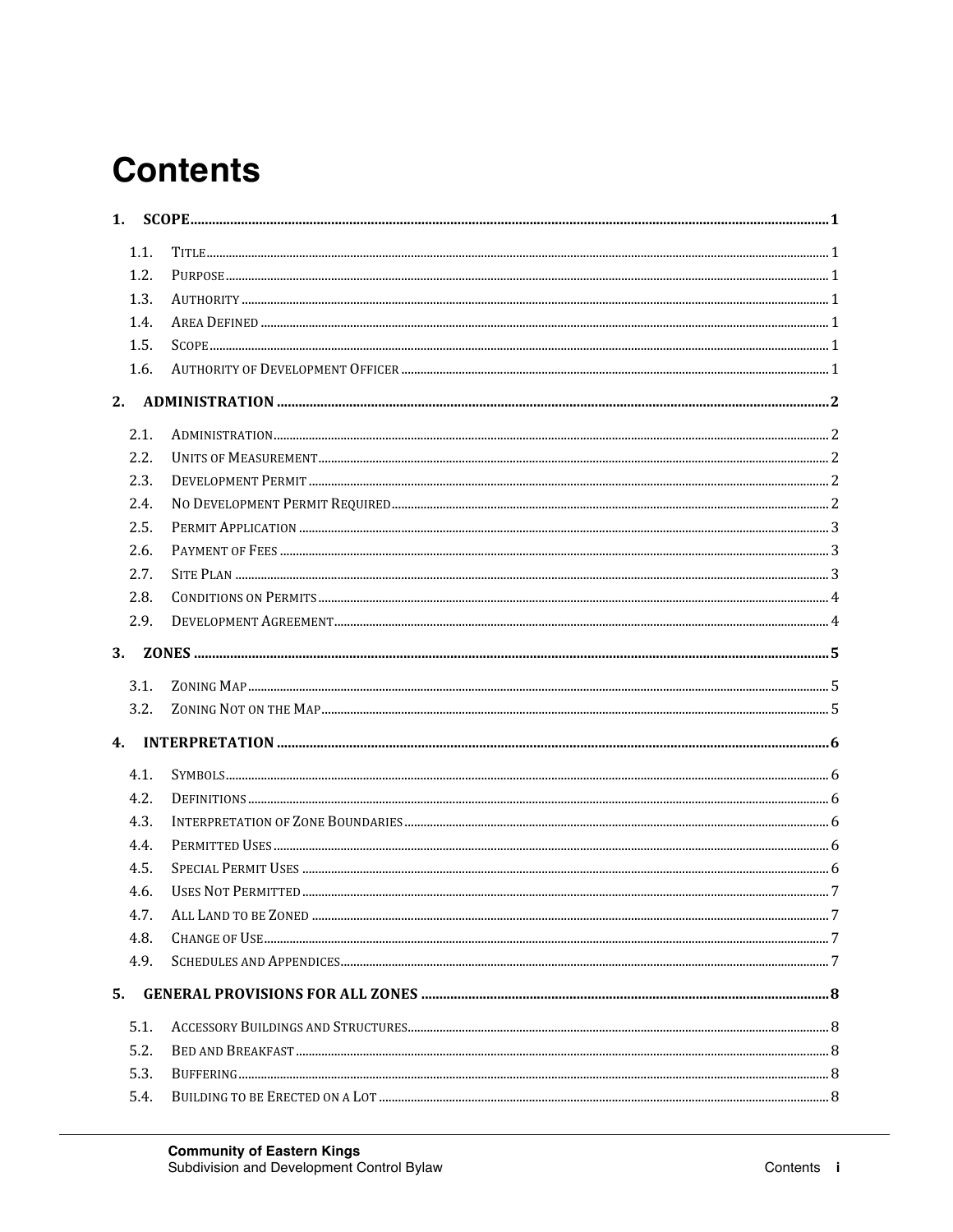|    | 5.5.  |  |
|----|-------|--|
|    | 5.6.  |  |
|    | 5.7.  |  |
|    | 5.8.  |  |
|    | 5.9.  |  |
|    | 5.10. |  |
|    | 5.11. |  |
|    | 5.12. |  |
|    | 5.13. |  |
|    | 5.14. |  |
|    | 5.15. |  |
|    | 5.16. |  |
|    | 5.17. |  |
|    | 5.18. |  |
|    | 5.19. |  |
|    | 5.20. |  |
|    | 5.21. |  |
|    | 5.22. |  |
|    | 5.23. |  |
|    | 5.24. |  |
|    | 5.25. |  |
|    | 5.26. |  |
|    | 5.27. |  |
|    | 5.28. |  |
|    | 5.29. |  |
|    | 5.30. |  |
|    | 5.31. |  |
|    | 5.32. |  |
|    | 5.33. |  |
|    | 5.34. |  |
| 6. |       |  |
| 7. |       |  |
|    |       |  |
|    | 7.1.  |  |
|    | 7.2.  |  |
| 8. |       |  |
|    | 8.1.  |  |
|    | 8.2.  |  |
|    | 8.3.  |  |
|    |       |  |
| 9. |       |  |
|    | 9.1.  |  |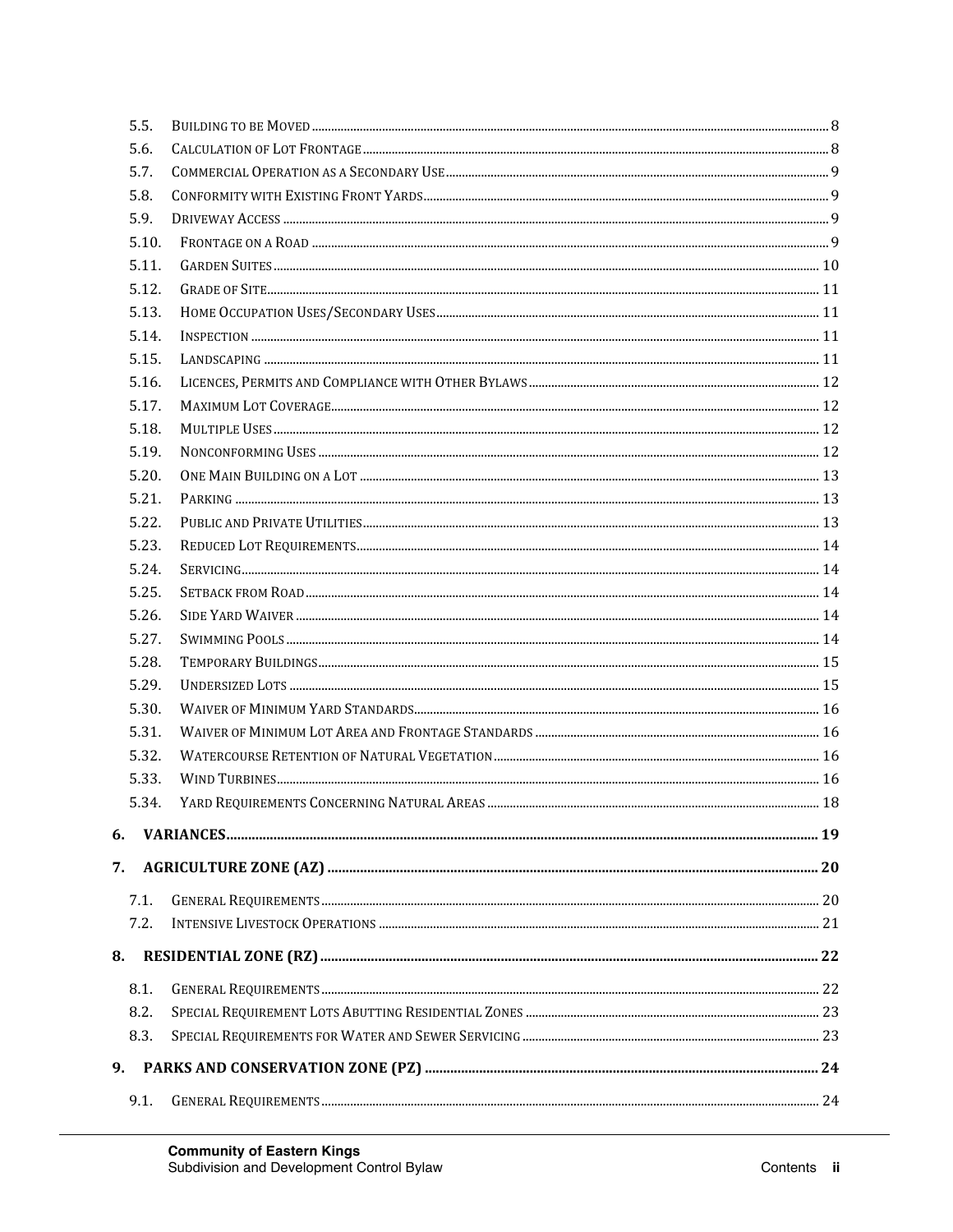|     | 9.2.   |  |
|-----|--------|--|
| 10. |        |  |
|     | 10.1.  |  |
| 11. |        |  |
|     | 11.1.  |  |
|     | 11.2.  |  |
| 12. |        |  |
|     | 12.1.  |  |
|     | 12.2.  |  |
| 13. |        |  |
|     | 13.1.  |  |
|     | 13.2.  |  |
|     | 13.3.  |  |
|     |        |  |
| 14. |        |  |
|     | 14.1.  |  |
|     | 14.2.  |  |
|     | 14.3.  |  |
|     | 14.4.  |  |
|     | 14.5.  |  |
|     | 14.6.  |  |
|     | 14.7.  |  |
|     | 14.8.  |  |
|     | 14.9.  |  |
|     | 14.10. |  |
|     | 14.11. |  |
|     | 14.12. |  |
|     | 14.13. |  |
| 15. |        |  |
| 16. |        |  |
|     | 16.1.  |  |
|     | 16.2.  |  |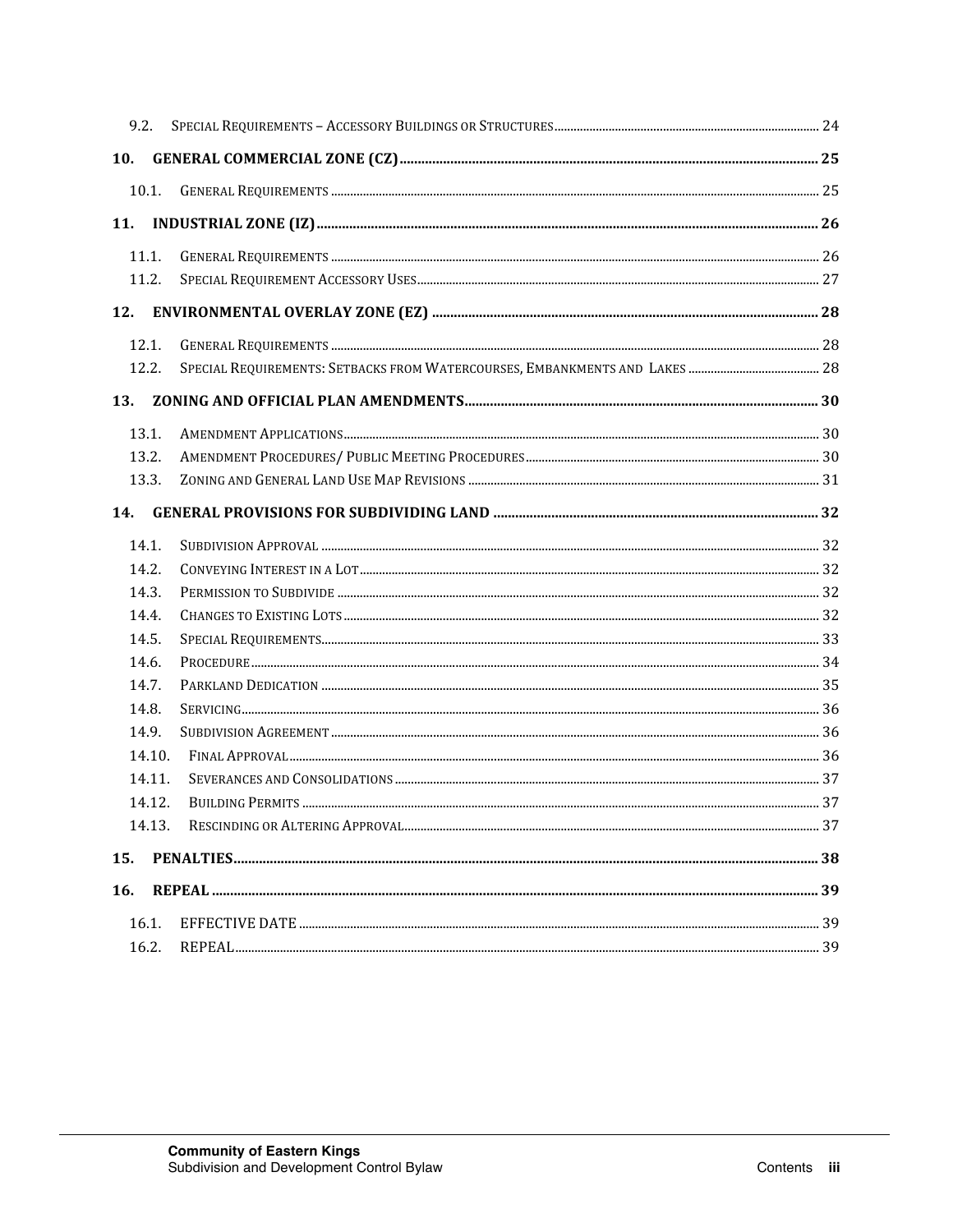# **1. Scope**

### **1.1. Title**

This Bylaw shall be known and may be cited as the Community of Eastern Kings 2013 Subdivision and Development Control Bylaw or the Development Bylaw.

### **1.2. Purpose**

The purpose of this Bylaw is to carry out the land use development policies found in the Official Plan and to establish a fair and systematic means of development control for the municipality.

### **1.3. Authority**

This Bylaw is enacted under the authority of the Planning Act, R.S.P.E.I. 1988, Cap. P-8, referred to here as the "Planning Act" and the Municipalities Act, R.S.P.E.I. 1988, Cap. M- 13.

#### **1.4. Area Defined**

This Bylaw applies to the geographical area within which the Community of Eastern Kings Council has jurisdiction.

#### **1.5. Scope**

No dwelling, business, trade, or industry shall be located, nor shall any building or structure be erected, altered, used or have its use changed, nor shall any land be divided, consolidated or used in the Community of Eastern Kings, except in conformity with this Bylaw and subject to the provisions contained herein.

### **1.6. Authority of Development Officer**

Council may appoint a Development Officer whose duties shall be as provided in this Bylaw. A Development Officer shall have the authority to administer this Bylaw. Notwithstanding the foregoing, a Development Officer shall have the authority to approve or deny severances, lot consolidations and development permits in accordance with this Bylaw in all areas except for Commercial, Industrial, Institutional and Special Permit uses.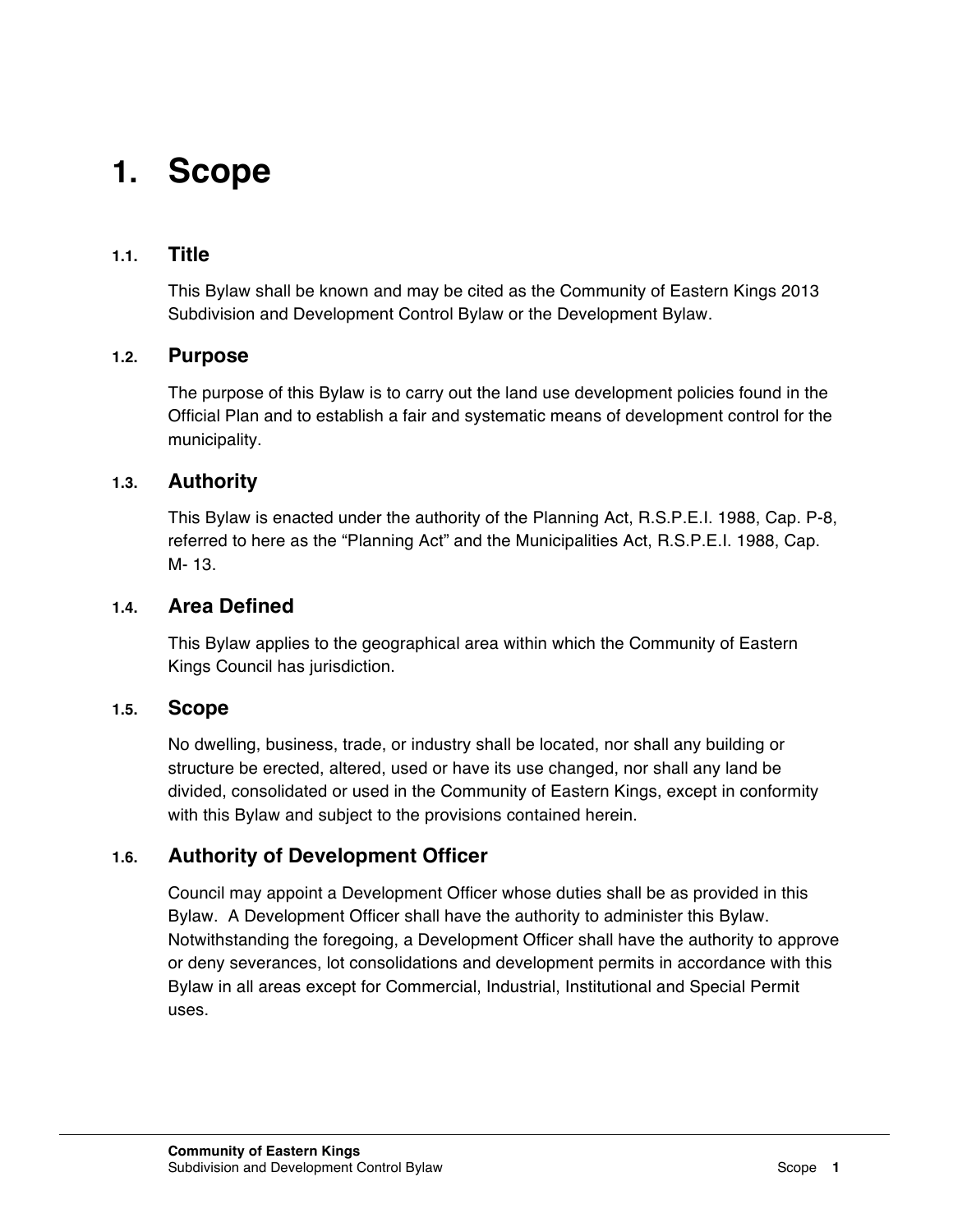# **2. Administration**

### **2.1. Administration**

The Development Officer shall administer this Bylaw.

### **2.2. Units of Measurement**

All official measurements are in metric. Where imperial measurements are provided they are for information purposes only.

### **2.3. Development Permit**

No person shall:

- a) change the use of a parcel of land or a structure;
- b) commence any Development;
- c) construct or replace any structure;
- d) make structural alterations to any structure;
- e) make any water or sewer connection;
- f) make any underground installation such as a septic tank, a fuel tank, a foundation wall or the like;
- g) move or demolish any structure;
- h) construct a driveway;
- i) locate a travel trailer on any lot as the main or accessory use, other than in a travel trailer park where utility services are provided;
- j) subdivide or consolidate a parcel or parcels of land;

without first applying for, and receiving a permit from Council. A development permit shall be valid for a twelve month period, or such additional time as may be authorized by Council. Council may revoke a development permit where information provided on the application is found to be inaccurate.

### **2.4. No Development Permit Required**

Unless otherwise specified, no development permit shall be required for:

- a) laying paving materials for patios or sidewalks or constructing a deck less than 2 feet above ground;
- b) constructing fences of less than 4 feet in height;
- c) installing clotheslines, poles, and radio or television antennae;
- d) making a garden;
- e) growing a crop or preparing land for a crop;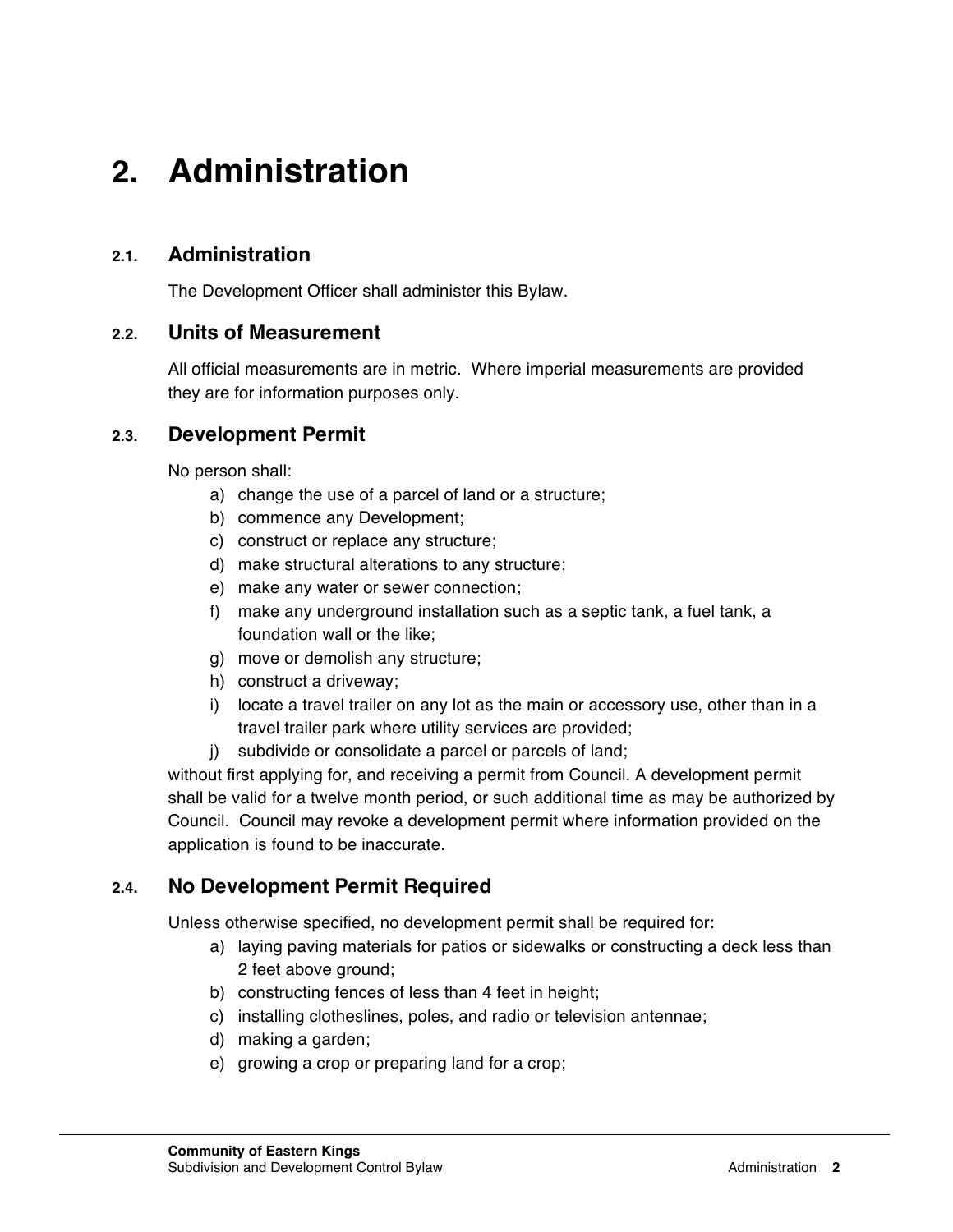- f) making landscaping improvements or accessory buildings of less than 18.5 sq. m /200 sq. ft.;
- g) conducting routine maintenance which has the effect of maintaining or restoring a structure or any of its elements to its original state or condition;
- h) a development that involves the interior or exterior renovation of a building that will not change the shape of the building or increase its volume, will not add more dwelling units, or will not involve a change in use of the building; and
- i) public and private utilities located within the public right-of-way; although the applicable requirements of this bylaw must still be met.

# **2.5. Permit Application**

- 1. Any person applying for a permit shall do so on a form prescribed by Council, and shall submit the application to the Community.
- 2. Every application form shall be signed by the property owner or the property owner's authorized agent, and shall be accompanied by an application fee in accordance with the fee schedule established by Council.
- 3. An application form must be submitted to the Municipality for any structure over 18.5 sq. m./200 sq. ft. in area.
- 4. An application for a development permit shall constitute authorization for inspection of the building or land in question by an officer or agent of the community for the purpose of ensuring compliance with the provisions of this Bylaw.

### **2.6. Payment of Fees**

Notwithstanding any section of this Bylaw, development permits are not valid and will not be recognized until the application fee and any other required fees are paid in full and the developer acquires the said permit.

### **2.7. Site Plan**

- 1. No permanent main building shall be erected or placed without first providing existing and proposed grade elevations relative to the adjoining property or properties, and to the public right of way, as well as showing the pattern and allowing for surface water run off on the lot so as not to cause damage or water run off onto adjacent lots. Such a plan shall be prepared by a licensed engineer or qualified landscape architect or licensed land surveyor.
- 2. Every application for a development permit shall be accompanied by a sketch or site plan, drawn to scale and showing:
	- a) the shape and dimensions of the lot to be used;
	- b) the existing and proposed grade elevations relative to the adjoining property or properties;
	- c) the distance from the lot boundaries, dimension, and height of the building or structure proposed to be erected;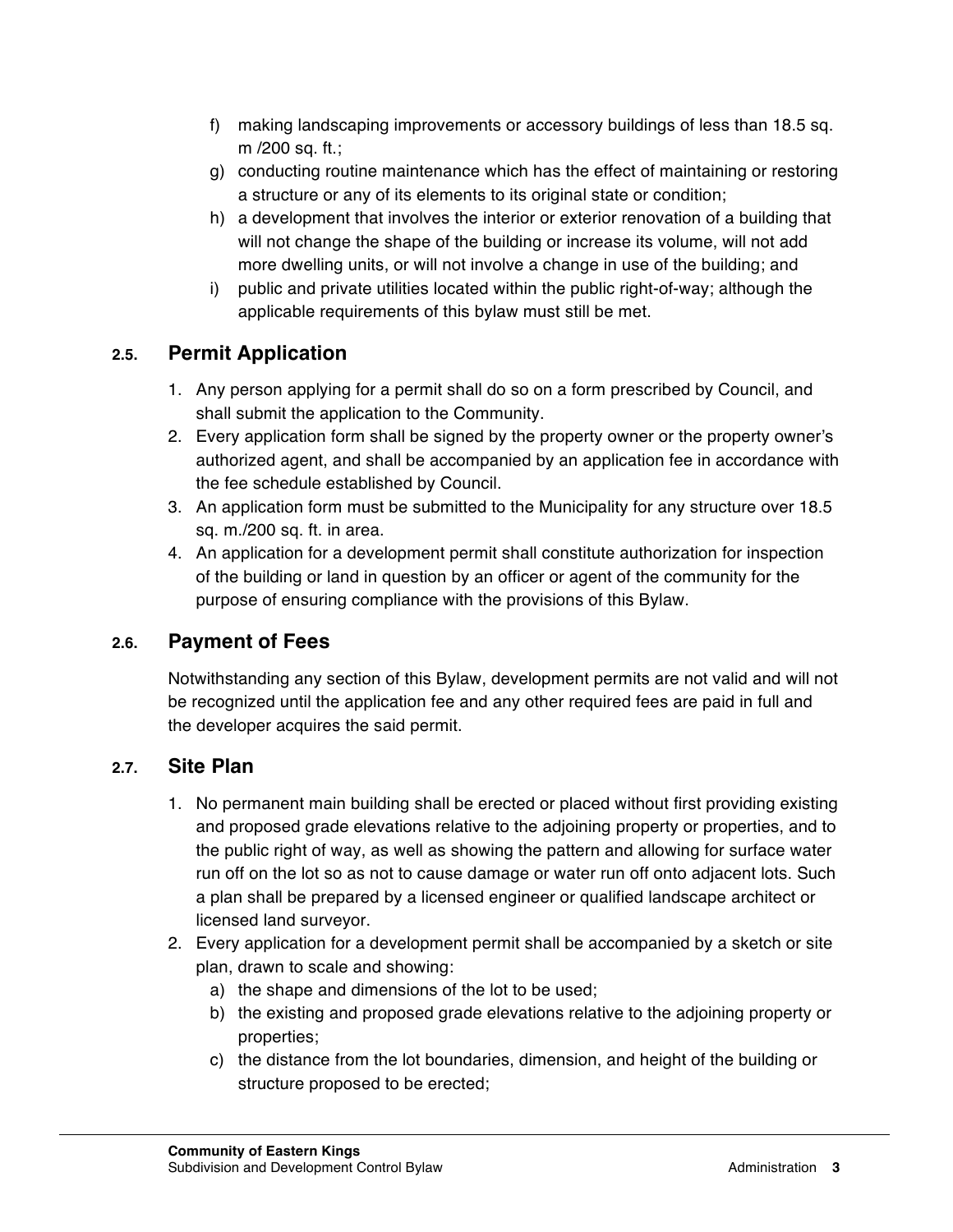- d) the distance from the lot boundaries and size of every building or structure already erected on the lot and the general location of the buildings on abutting lots;
- e) the proposed location and dimension of any well, sewerage systems, parking space, loading space, driveway, and landscaped area on the subject lot as well as within a minimum of 30 m on abutting lots;
- f) the proposed use of the lot and any building or structure; and
- g) any other information the Development Officer deems necessary to determine whether or not the proposed development conforms to the requirements of this Bylaw.
- 3. Where the Development Officer is unable to determine whether the proposed development conforms to this Bylaw, the Development Officer may require that the plans submitted under clause (a) be based upon a survey certified and stamped by a Licensed Land Surveyor.
- 4. The applicant may be required to submit any additional information related to the development.

### **2.8. Conditions on Permits**

Council or the Development Officer shall have the authority to impose conditions on a permit subject to such conditions being directly related to or consistent with bylaws of the Municipality or the Official Plan.

### **2.9. Development Agreement**

In major developments, Council may require any applicant to enter into a Development Agreement. This Agreement shall be a contract binding on both parties, containing conditions which were attached to the building permit. Failure to comply with a Development Agreement shall constitute an offense under this Bylaw.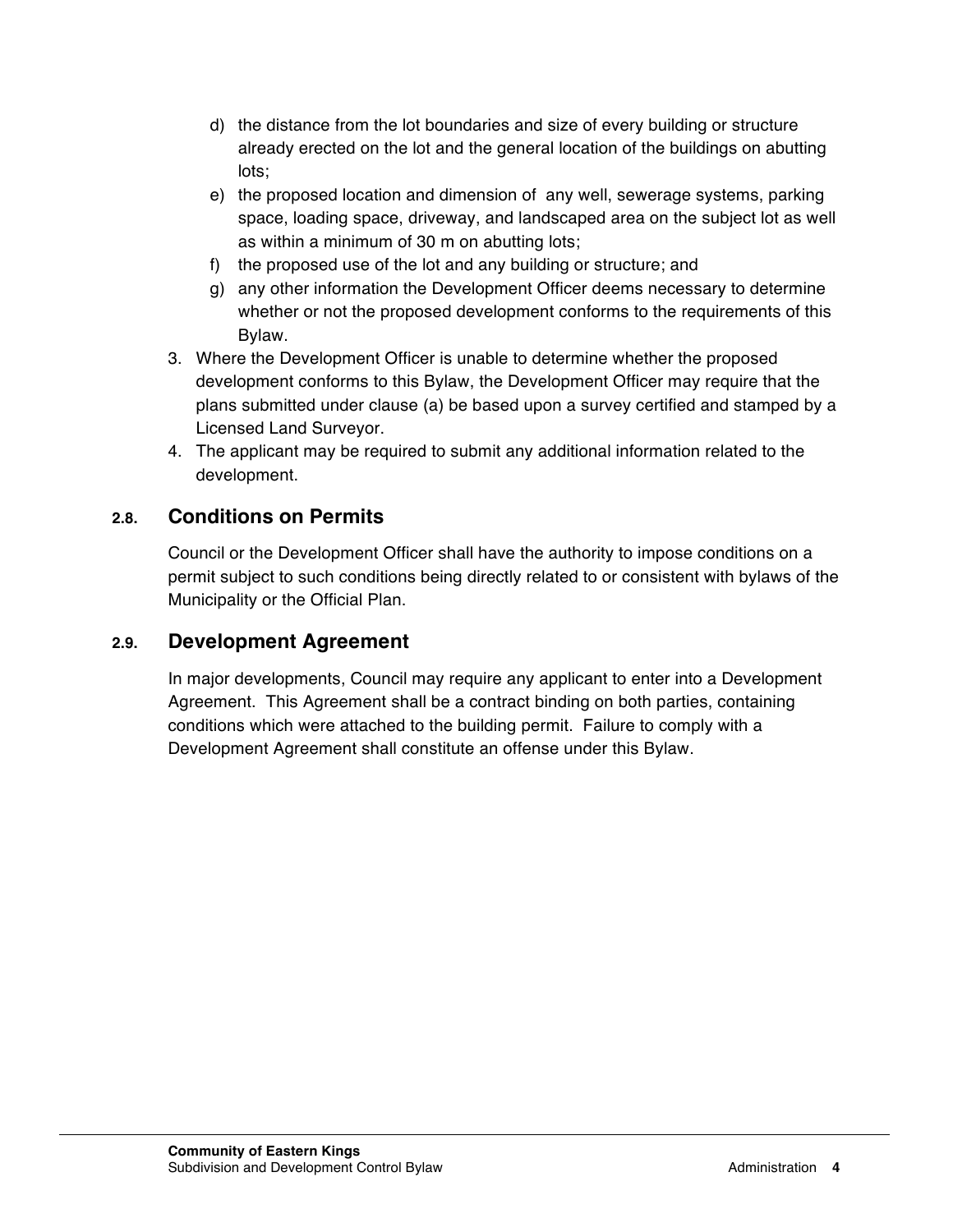# **3. Zones**

For the purpose of this Bylaw, the municipality is divided into the following development zones, the boundaries of which are shown on the attached Schedule "A"; the Zoning Map. Such zones may be referred to by the appropriate symbols.

| <b>Agricultural Zone</b>     | A7  |
|------------------------------|-----|
| <b>Residential Zone</b>      | R7  |
| Parks and Conservation Zone  | PZ. |
| <b>General Commercial</b>    | CZ. |
| Industrial                   | 17  |
| <b>Environmental Overlay</b> | FZ. |

### **3.1. Zoning Map**

Schedule "A" is the Zoning Map and forms part of the Bylaw.

# **3.2. Zoning Not on the Map**

The Zoning Map may be amended, in conformance with the Official Plan to use any zone in this Bylaw, regardless of whether or not such a zone has previously appeared on the Zoning Map.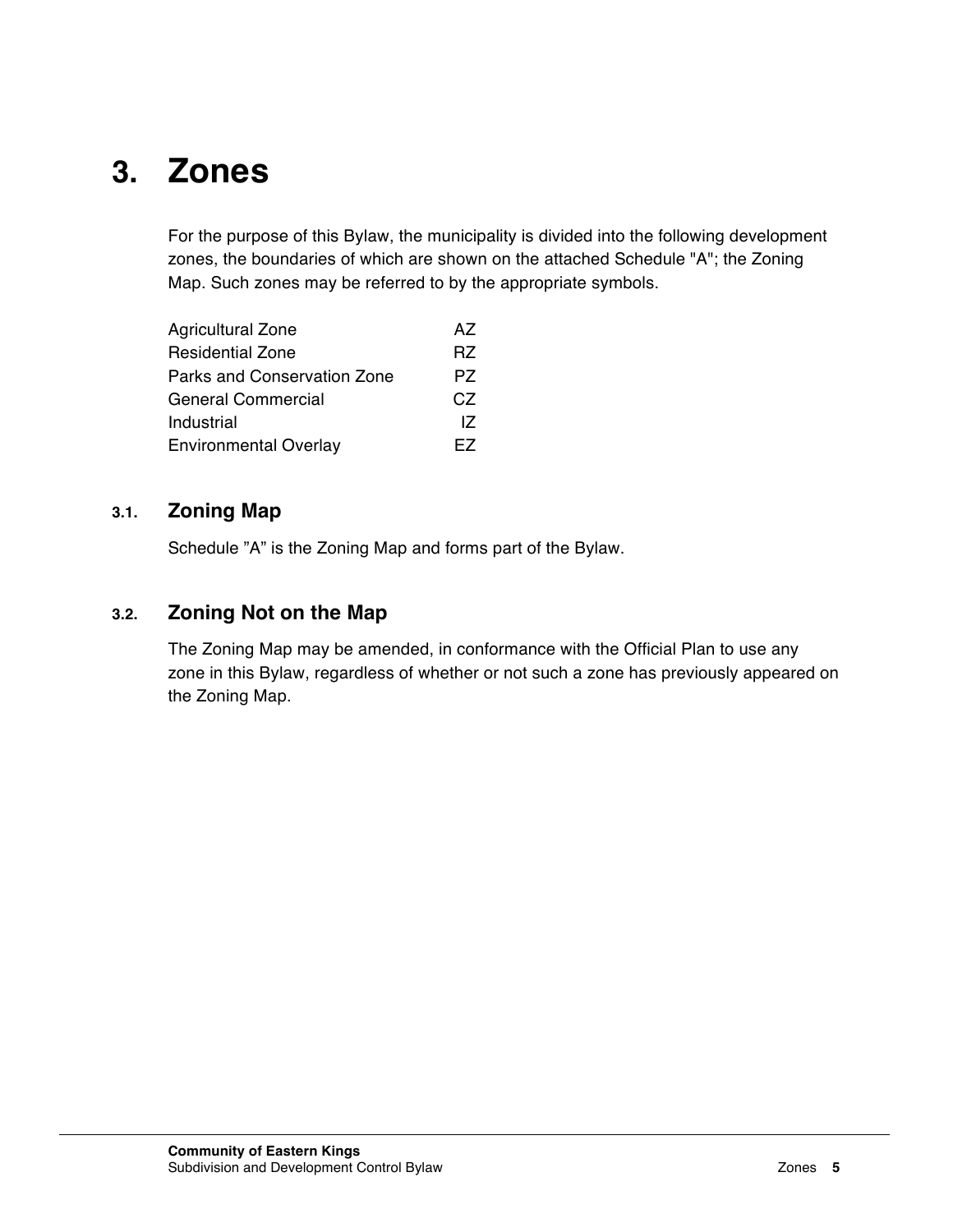# **4. Interpretation**

### **4.1. Symbols**

The symbols used on the Zoning Map refer to the corresponding zones established in the Bylaw. See Schedule A the Zoning Map.

### **4.2. Definitions**

The definitions used in this Bylaw are provided in Schedule "B", Definitions.

### **4.3. Interpretation of Zone Boundaries**

Boundaries between zones as indicated in Schedule "A" shall be determined as follows:

- a) Where a zone boundary is indicated as following a street, road or highway, the boundary shall be the centre line of such street, road or highway;
- b) Where a zone boundary is indicated as following lot or property lines, the boundary shall be such lot or property lines;
- c) Where a zone boundary is indicated as following the limits of the Municipality, the limits shall be the boundary;
- d) Where none of the above provisions apply, the zone boundary shall be scaled from the original zoning map lodged with the municipality; and
- e) Where a zone boundary is indicated as following the edge or a watercourse the zone shall follow any change in the boundary of that watercourse.

### **4.4. Permitted Uses**

In this Bylaw any use not listed as a permitted use in a zone is prohibited in that zone unless otherwise indicated.

Where a permitted use within any zone is defined in the Bylaw the uses permitted in the zone include any similar uses except where a definition specifically excluded any similar use.

### **4.5. Special Permit Uses**

Subject to these Regulations, the uses that fall within the Special Permit Uses set out in the corresponding Zone may be permitted in that Zone if Council is satisfied that the development would not be contrary to the general intent and purpose of these Regulations, the Official Plan, and to the public interest, and if Council has given notice of the application in accordance with the procedures established in section 13.2 (4), and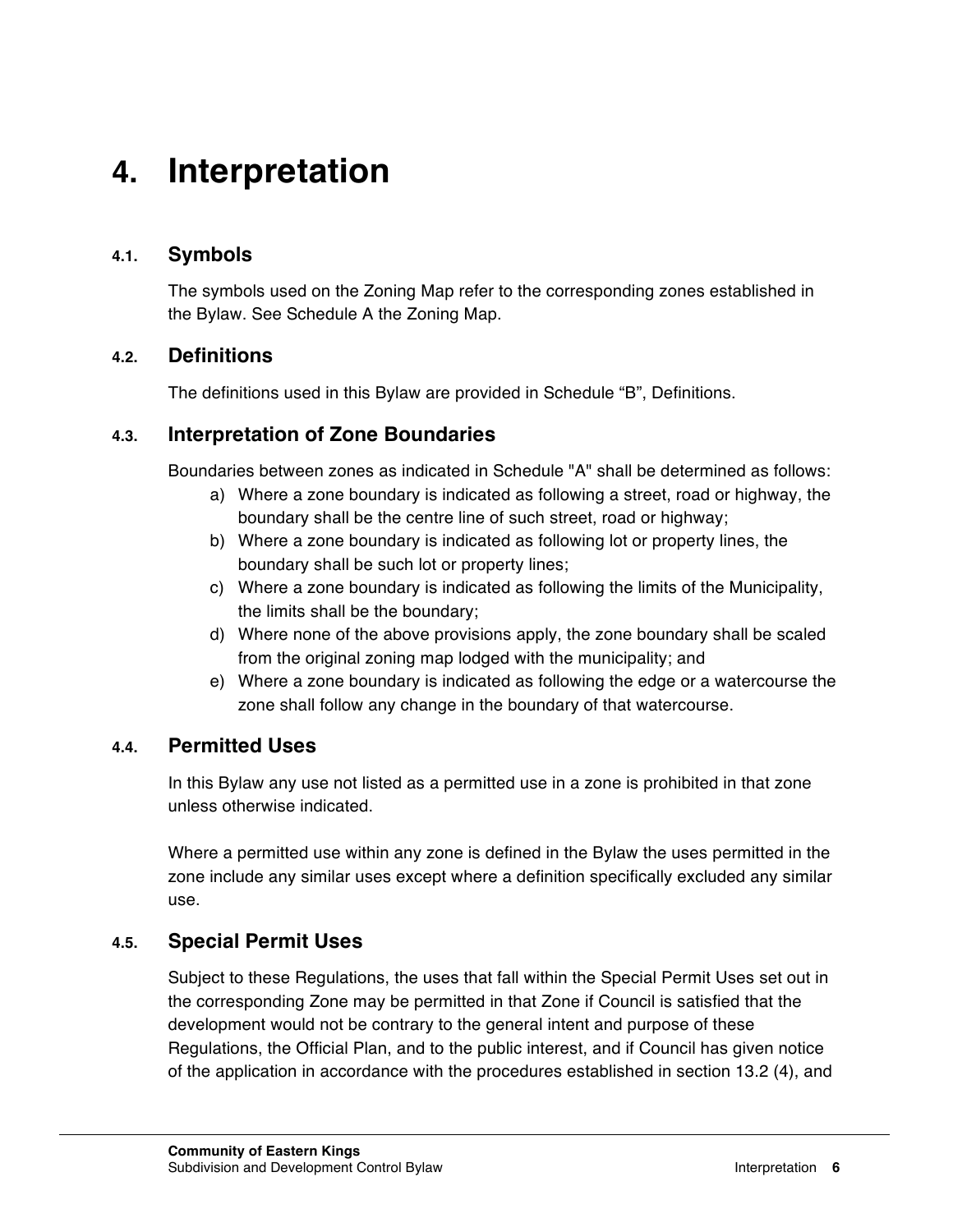has considered any objections or representations which may have been received on the matter.

### **4.6. Uses Not Permitted**

Uses that do not fall within the Permitted Uses or Special Permit Uses set out in the corresponding Zone shall not be permitted in that Zone.

### **4.7. All Land to be Zoned**

All lands within the municipality shall be zoned.

### **4.8. Change of Use**

Where a change of use would require a rezoning, Council shall consider the potential impact of the new zone on existing zoning and proposed land uses. The primary goal of promoting long term viability of farming, forestry and fishing in the community shall be considered when reviewing any application to change the use of land or to rezone land.

### **4.9. Schedules and Appendices**

All schedules and figures attached to this Bylaw form an official part of the Bylaw.

Any appendices that may be attached to this Bylaw are for informative purposes only and are not an official part of the Bylaw.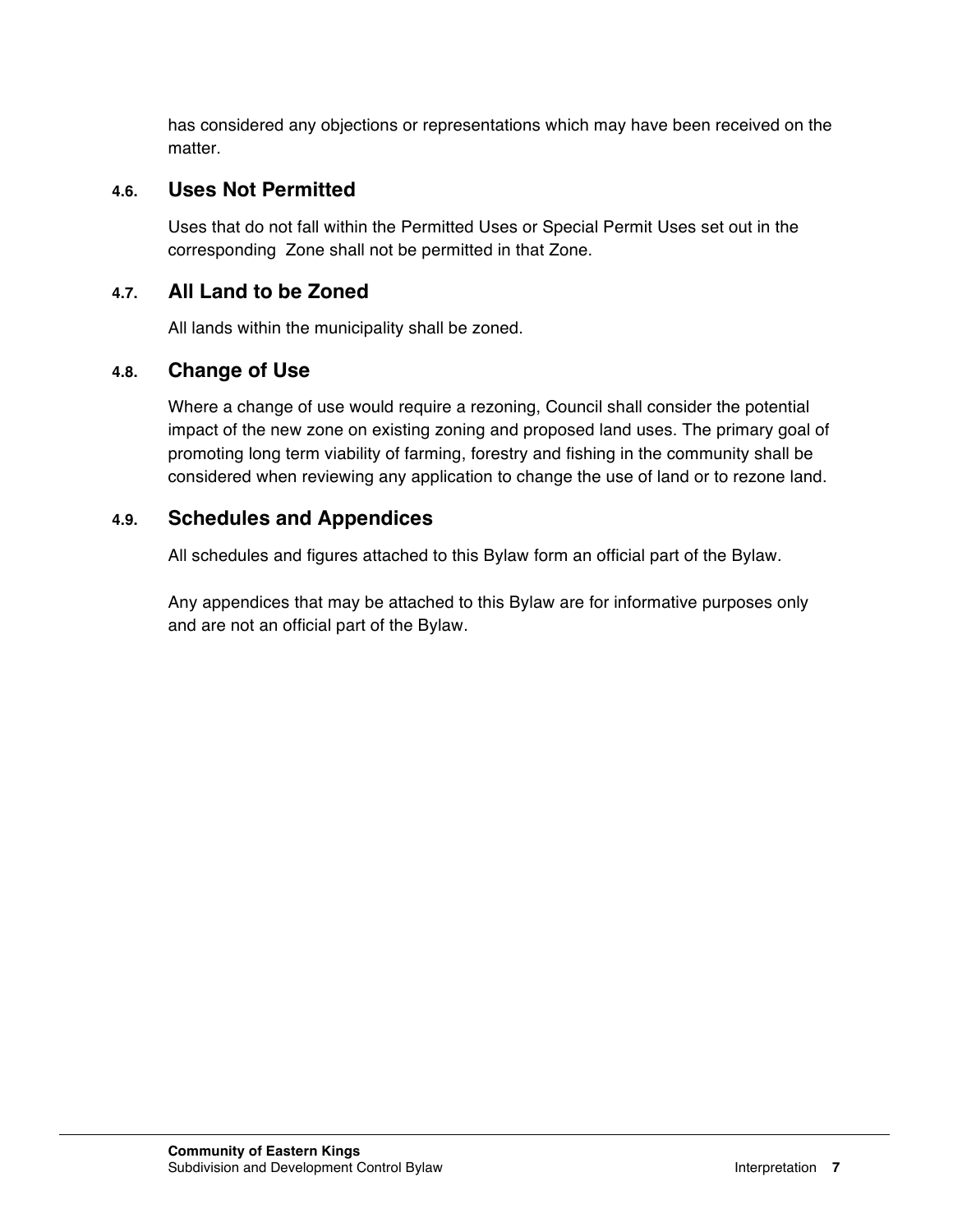# **5. General Provisions for All Zones**

### **5.1. Accessory Buildings and Structures**

- 1. Accessory uses, buildings and structures, including detached garages, shall be permitted on any lot but shall not:
	- a) be used for human habitation except where a dwelling is a permitted accessory use; and
	- b) be built closer than 3 m (10') to any lot line, except that common garages for semi-detached dwellings may be centred on a mutual side lot line.

### **5.2. Bed and Breakfast**

Bed and breakfast establishments shall be permitted to operate in any single family residence in any zone subject to the following:

- a) the use is carried out by a resident of the dwelling;
- b) not more than three (3) rooms shall be offered for overnight accommodation;
- c) adequate off-street parking, separate from that required for the dwelling, shall be provided; and
- d) the establishment is licensed under Provincial Regulations.

### **5.3. Buffering**

A minimum 15 m environmental buffer shall be in place adjacent to any watercourse, stream or wetland, in accordance with provincial regulations. The Community will specify areas where greater buffers are in place. The Parks and Conservation Zone or the Environmental Overlay Zone classification may be used to indicate location of environmental buffers.

### **5.4. Building to be Erected on a Lot**

No building shall be erected or used unless it is erected on a single lot.

### **5.5. Building to be Moved**

No building shall be moved within or into the area covered by this Bylaw without a development permit and such other permits as may be required by law.

### **5.6. Calculation of Lot Frontage**

Lot frontage shall be measured as the distance between the side lot lines where they meet the front lot line.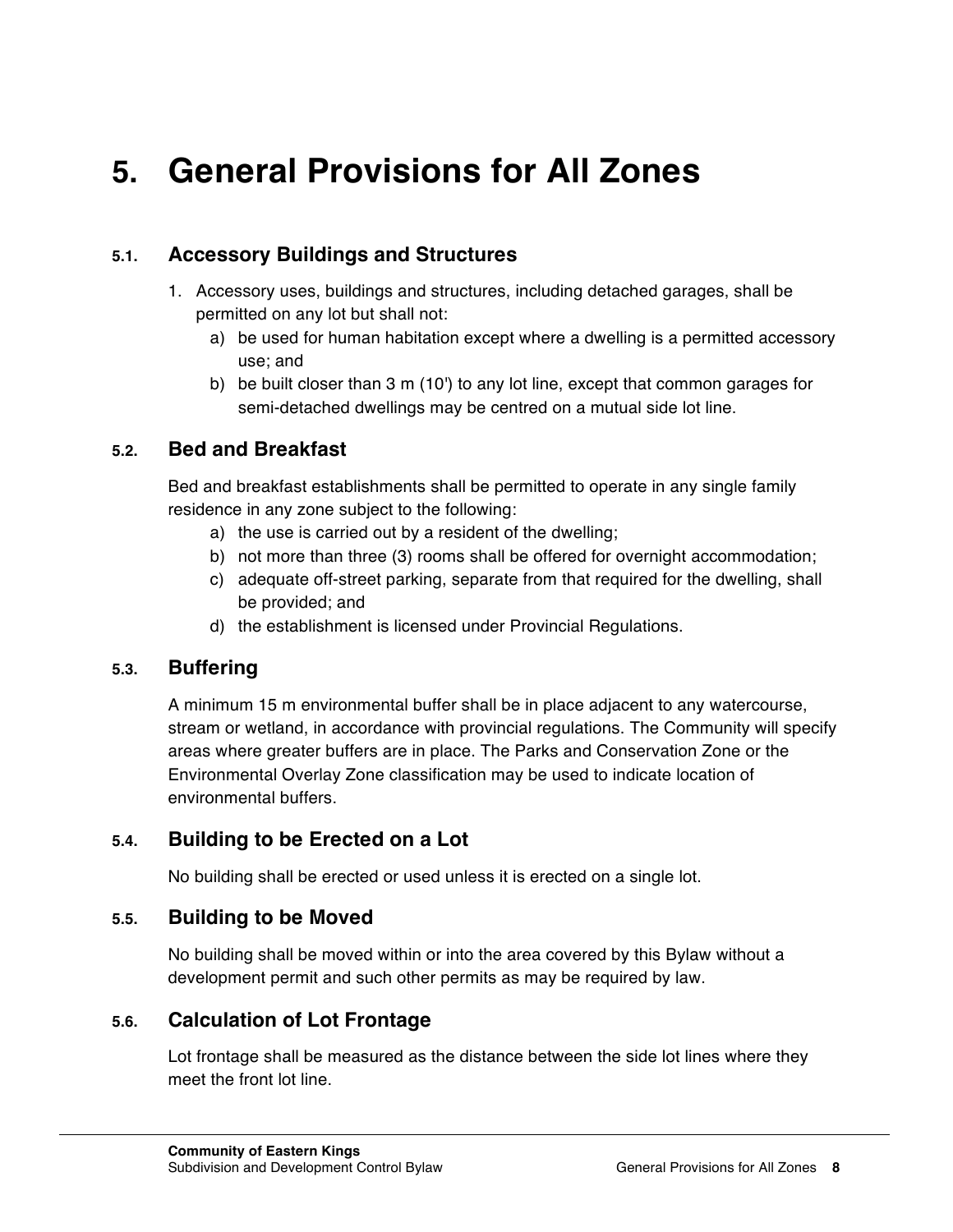- 1. If a parcel of land in any zone is of such a configuration that it cannot reasonably be subdivided in such a way to provide the required minimum frontage on a street or road, Council may approve a reduced frontage, provided that the lot width at the building line measures at least as much as the minimum lot frontage for the zone.
- 2. In any zone, lots designed with a reduced frontage along an bend in a street or facing a cul-de-sac may be approved by Council if in the opinion of Council adequate and safe access is provided and if the lot width at the front building lot line measure at least as much as the minimum lot frontage for the zone.

# **5.7. Commercial Operation as a Secondary Use**

A commercial operation may be located in a residential dwelling or an accessory building in any zone, provided:

- a) the owner of the business lives in the dwelling;
- b) not more than two (2) employees live outside the dwelling;
- c) not more than twenty five percent (25%) of the total floor area of the dwelling is used for the business;
- d) adequate off-street parking is provided for both the dwelling and the business;
- e) no outdoor storage of materials or product display is used in conjunction with the business;
- f) premise signs shall be restricted to a maximum of 0.3 square metres (465 sq. in.);
- g) no mechanical equipment shall be used except what is reasonably consistent with the use of the dwelling;
- h) the external appearance of the dwelling is not altered; and
- i) sewage requirements are satisfied.

# **5.8. Conformity with Existing Front Yards**

Notwithstanding the minimum front yard requirements found elsewhere in this Bylaw, in any zone, when a building is erected between two existing buildings within 15 metres of the proposed building, the minimum front yard requirement shall be no less than that of the adjacent building which is closest to the street or road.

### **5.9. Driveway Access**

Where an entranceway permit is required under the Roads Act Highway Access Regulations, its issuance shall be a precondition of the approval of a subdivision or development permit.

# **5.10. Frontage on a Road**

No development permit shall be issued unless the lot intended to be used, or upon which a building or structure is to be erected, abuts and fronts upon a public road or a private road.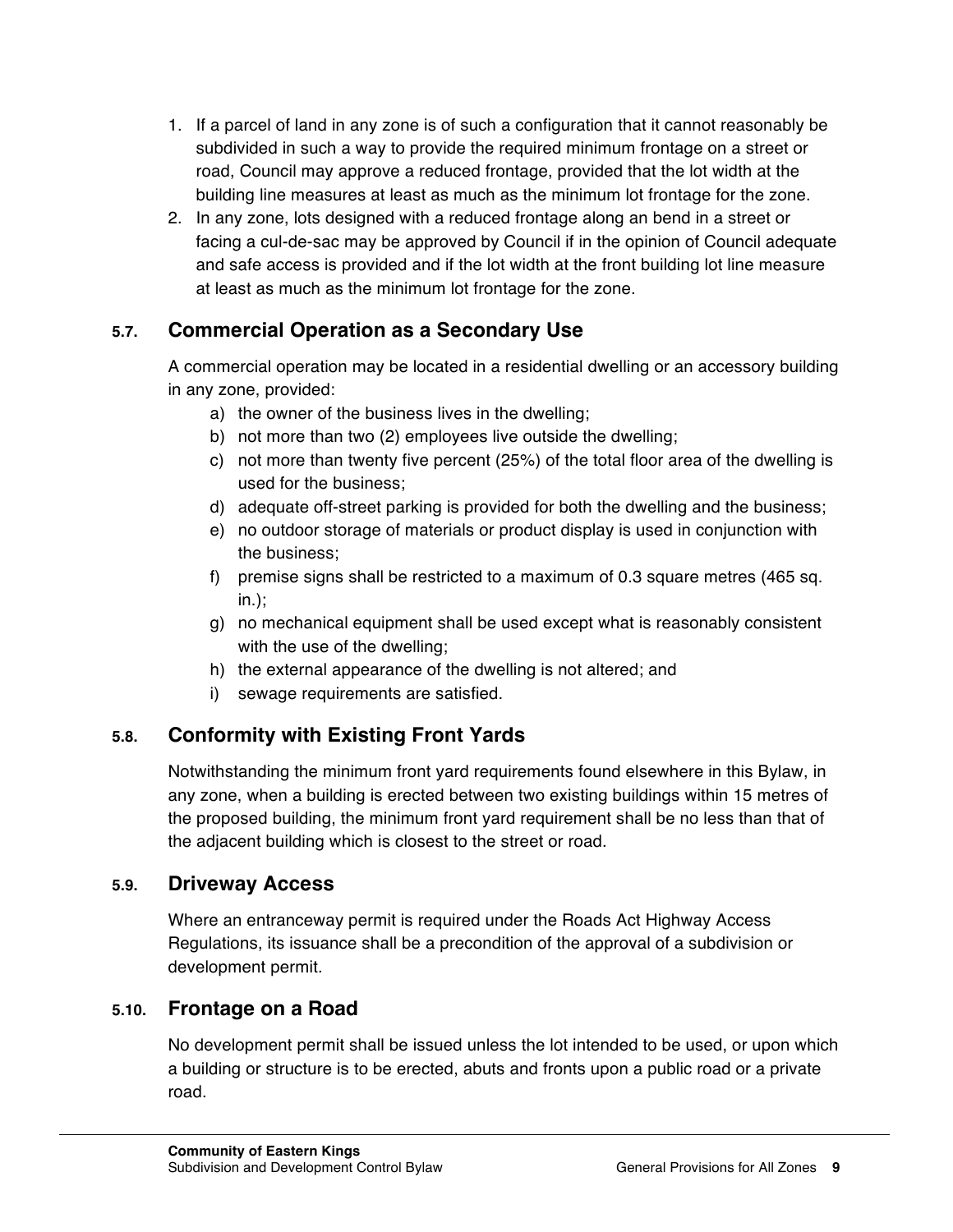### **5.11. Garden Suites**

- 1. A garden suite may be permitted on any residential or agricultural lot if the owner of the dwelling, upon written application to the Council, satisfies the Council that the garden suite is a temporary housing unit, and if the application meets the following requirements:
	- a) The garden suite shall be accessory to the permanent detached dwelling on the property with respect to its services and utilities and must be connected to the services and utilities of the permanent detached dwelling;
	- b) The owner of the single unit dwelling applies for and receives a development permit for the garden suite; and
	- c) The garden suite is approved by the Provincial Fire Marshal.
- 2. a) The following site standards for a garden suite shall apply:

| Maximum height                         | 5.0 m.                                                           |
|----------------------------------------|------------------------------------------------------------------|
| Minimum floor area                     | $32.5 \text{ m}$ .                                               |
| Maximum floor area                     | 60 sq.m.                                                         |
| Maximum width                          | 7.3 m.                                                           |
| Maximum roof pitch                     | 4/12                                                             |
| <b>Permitted location</b>              | rear yard only, within the width of the existing<br>primary unit |
| Minimum setback from property boundary | 9 m.                                                             |

#### *Standard*

- b) the garden suite shall use the existing access to the lot unless said access leads to a garage, in which case provisions must be made for access to the rear yard for emergency vehicles;
- c) the garden suite shall be constructed and erected in such a manner as to be capable of being readily removed from the site;
- d) the unit shall not be situated over any existing underground services or utilities and shall not encroach upon any permanent easements registered on the property. Council may require the owner to submit a survey plan certified by a duly licensed Prince Edward Island land surveyor or licensed engineer;
- e) the installation of the garden suite shall not interfere with, nor disrupt, the existing storm water drainage pattern on adjacent properties, nor cause any ponding of storm water; and
- f) the main residence shall not contain an accessory apartment.
- 3. a) The owner shall enter into a development agreement with the Municipality that may be registered, recorded or filed by Council in such public offices as the Council deems appropriate;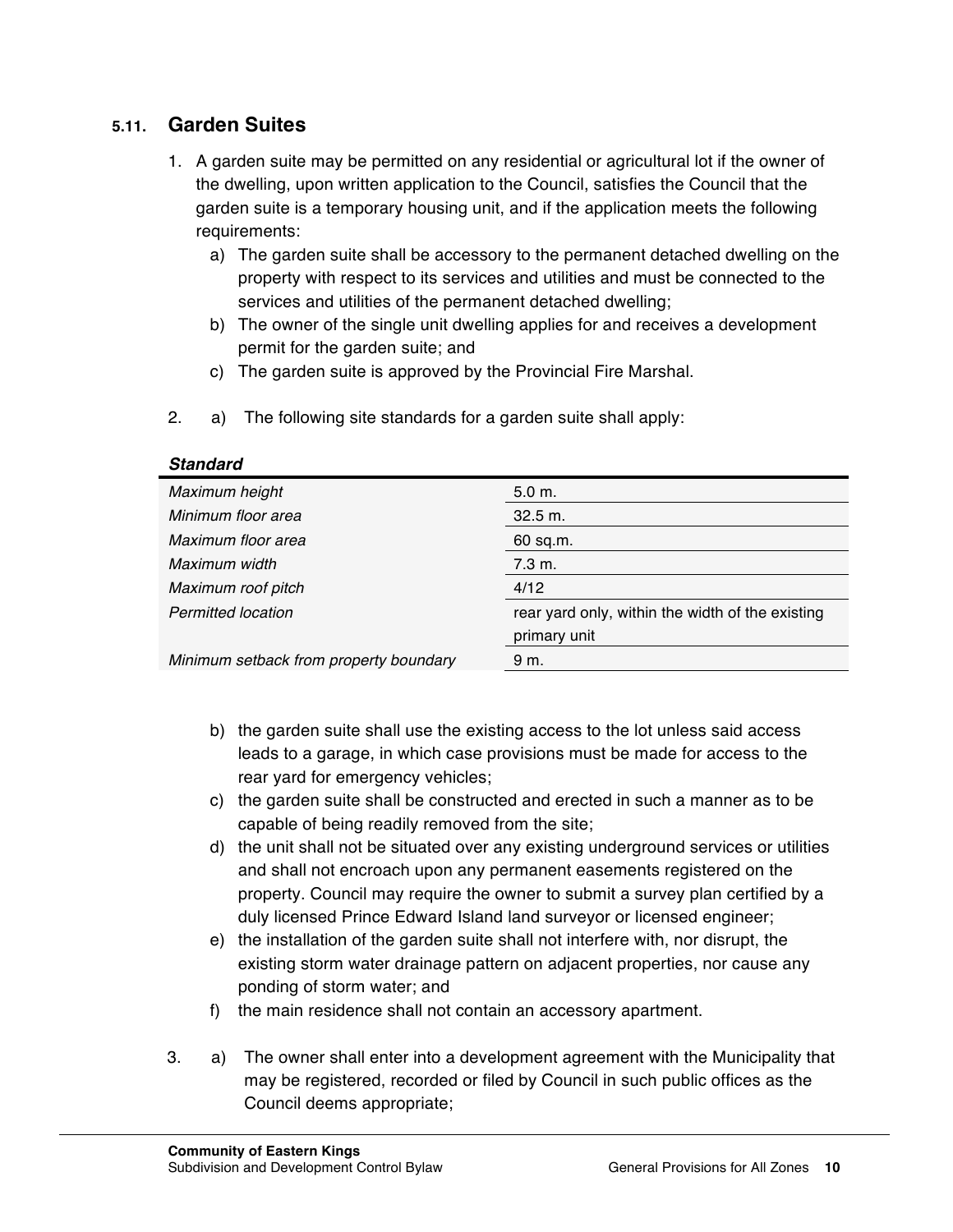- b) the owner shall pay all legal costs and expenses which Council may incur in connection with the preparation, registration or enforcement of the development agreement; and
- c) when the garden suite no longer complies with any requirements under subsections 1 and 2, the owner of the single unit dwelling shall, within 1 year, remove the garden suite from the site. If the owner fails to remove the suite within the required period, the Municipality reserves the right to remove the suite at cost to the owner.

### **5.12. Grade of Site**

No permanent building shall be erected or placed without first providing existing and proposed grade elevations relative to the adjoining property, and to the public right of way, as well as showing the pattern and allowing for surface water run off on the lot so as not to cause damage or water run off onto adjacent lots.

# **5.13. Home Occupation Uses/Secondary Uses**

List of Home Occupation Uses/ Secondary Uses

A home occupation/ commercial operation/ secondary use within a residence shall include the following types of uses:

- a) offices;
- b) artisan workshops with or without a retail sales component;
- c) catering establishments;
- d) hairdressing salon including a barbershop;
- e) photographic studio;
- f) day care centre;
- g) bed and breakfast establishments;
- h) retail store;
- i) auto body repair shop/ small engine repair shop; and
- j) agricultural/forestry or fishing gear manufacturing, servicing and repair.

### **5.14. Inspection**

The Community's Development Officer, as authorized by Council may, with reasonable prior notice, enter a building or a premise at a reasonable hour in the performance of duties with respect to the administration and enforcement of this Bylaw.

# **5.15. Landscaping**

1. The provision and maintenance of adequate landscape buffering and/or appropriate fencing shall be required to the satisfaction of the Council between agricultural zones and new residential zones, or between residential zones and new commercial, industrial or other land uses characterized by significant traffic generation, the heavy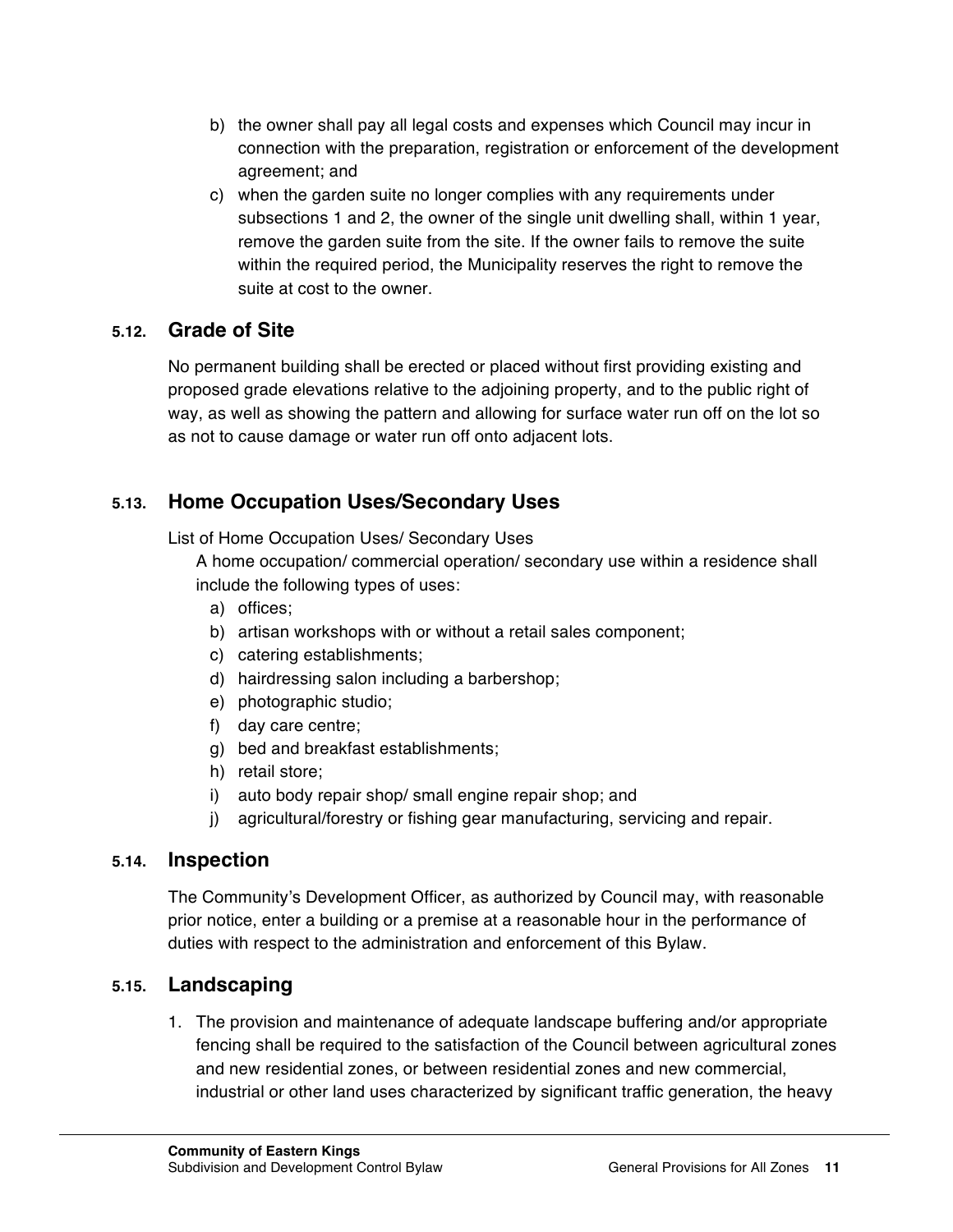use of trucks, noise, outdoor storage, congregations of people other factors that may adversely affect adjacent residential amenity.

- 2. The provision and maintenance of adequate landscaping shall be required on the site plan for new development to the satisfaction of the Development Officer.
- 3. Where a non-residential use abuts a residential use along a side and/or rear lot line, or where potentially conflicting land uses abut each other, a strip of not less than fifteen (15') ft. (4.5 m) in width along the said side and/or rear lot shall be landscaped to the satisfaction of the Development Officer.

### **5.16. Licences, Permits and Compliance with Other Bylaws**

- 1. Nothing in this Bylaw shall exempt any person from complying with the requirements of any other Bylaw of the municipality or from obtaining any license, permission, permit, authority, or approval required by any other Bylaw of the municipality or any regulation of the Province of Prince Edward Island or the Government of Canada.
- 2. Where the provisions of this Bylaw conflict with those of any other Bylaw of the municipality or regulation of the Province or the Government of Canada, the higher or more stringent provision shall prevail.

### **5.17. Maximum Lot Coverage**

Maximum lot coverage shall be determined as the percentage of the lot covered by the main building, attached or detached garage, and any garden suites, accessory buildings or in-ground swimming pools.

Maximum lot coverage for all residential lots shall be 10%.

### **5.18. Multiple Uses**

In any zone, where any land or building is used for more than one purpose, all provisions of the Bylaw relating to each use shall be satisfied. Where there is a conflict, such as in the case of lot size or frontage, the standards that apply to the most dominant use shall prevail.

### **5.19. Nonconforming Uses**

- 1. Subject to the provisions of this Bylaw, a building or structure, or use of land, buildings or structures lawfully in existence on the effective date of approval of this Bylaw may continue to exist.
- 2. A building or structure shall be deemed to exist on the effective date of approval of this Bylaw if:
	- a) it was lawfully under construction; or
	- b) the permit for its construction was in force and effect, but this clause shall not apply unless the construction is commenced within six (6) months after the date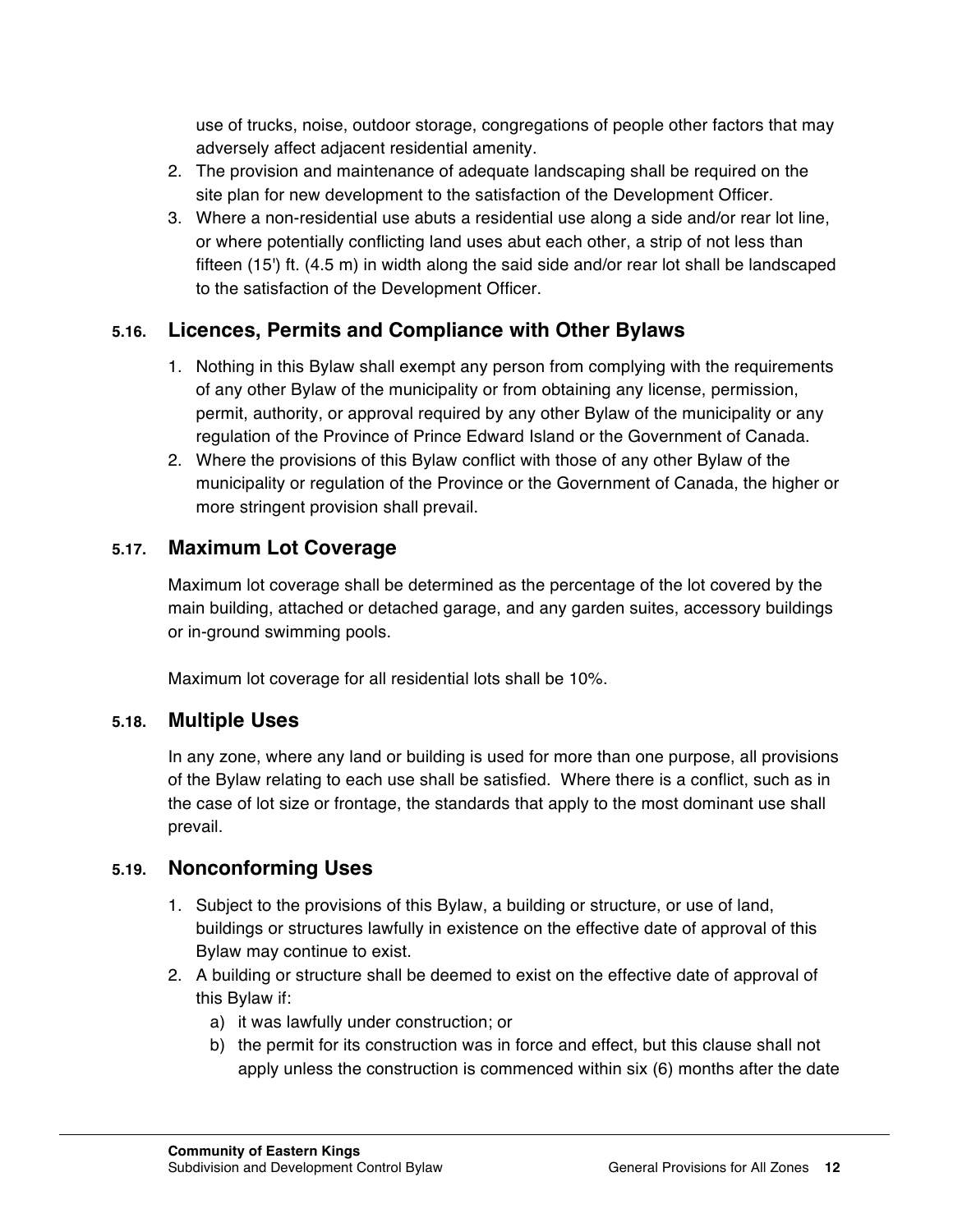of the issue of the permit and is completed in conformity with the permit within one year.

- 3. No structural alterations that would increase the exterior dimensions, except as required by statute or bylaw, shall be made to a building or structure while a nonconforming use thereof is continued.
- 4. Notwithstanding Subsection 3. above, nothing in this Bylaw shall apply to prevent the alteration and/or extension of a single family dwelling existing at the date of passing of this Bylaw in any non-residential or agricultural zone provided that the number of dwelling units is not increased and provided further that such alteration does not contravene any of the provisions of this Bylaw for such use in an R (residential zone).
- 5. If a building which does not conform to provisions of this Bylaw is destroyed by a fire or otherwise to an extent of fifty percent (50%) or more of the assessed value of the building above its foundation, it shall only be rebuilt or repaired in conformity with the provisions of this Bylaw, except if the building or repair work would not be detrimental, in the opinion of Council, to the convenience, health or safety of residents in the vicinity or the general public.
- 6. Any change of tenants or occupants of any premises or building shall not of itself be deemed to affect the use of the premises or building for the purposes of this Bylaw.
- 7. A non-conforming use of land, buildings or structures shall not be permitted if it has been discontinued for a period of twelve (12) months consecutively, and in such event, the land, building or structure shall not thereafter be used except in conformity with this Bylaw.
- 8. No intensification of use or increase in business volumes or activity levels shall be made while a non-conforming use of land, buildings or structures is being continued.
- 9. No increase in the area occupied by the non-conforming use shall occur while a nonconforming use is being continued.

# **5.20. One Main Building on a Lot**

No person shall erect more than one main building on any residential lot.

# **5.21. Parking**

Unless otherwise specified two parking spaces shall be provided for every dwelling unit. Parking standards shall be subject to the provisions of the Planning Act respecting Parking Standards. (See Table 1 Parking Standards ).

# **5.22. Public and Private Utilities**

Public and private utilities located within or under the public right-of-way may be placed in any zone, and no development permit shall be required and no zone standards shall apply. However the Community reserves the right to require a permit for any structure over 18.5 sq. m. in area located anywhere within the Community.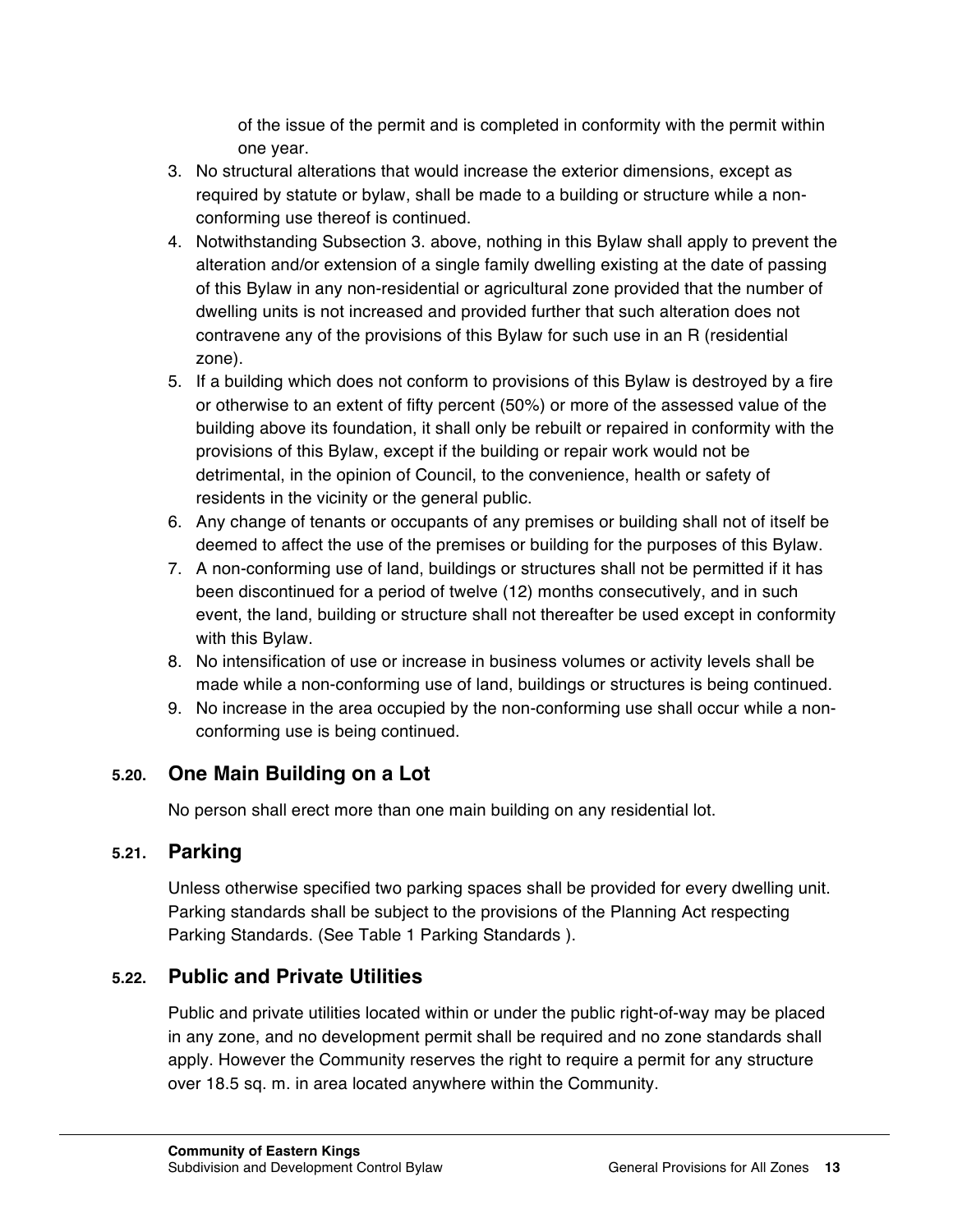### **5.23. Reduced Lot Requirements**

Notwithstanding anything else in this Bylaw, a lot approved in accordance with the Subdivision Bylaw may be used for a purpose permitted in the zone in which it is located and a building may be erected provided all other applicable provisions of this Bylaw are satisfied.

### **5.24. Servicing**

- 1. Council may require that developments in any zone shall be serviced by central sewerage systems and/or central water systems which would be designed and construction certified by an qualified professional engineer.
- 2. Council may require on-site sewage treatment systems in any zone to be designed and construction certified by a qualified professional engineer. Council may also consider shared or common sewage treatment systems based on the recommendations of staff at the department responsible for environmental resources and subject to the approval of the Community's consulting engineer. All costs related to the design and approval of a shared or common sewage treatment system shall be borne by the developer(s). Council may also establish individual lot levies in order to offset potential future municipal servicing costs.

### **5.25. Setback from Road**

Building setbacks shall be determined as follows:

- 1. 15.2 m minimum setback from arterial roads, collector roads, local roads and seasonal roads
- 2. 6 m minimum setback from interior subdivision roads, or seasonal subdivision roads

### **5.26. Side Yard Waiver**

Notwithstanding anything else in this Bylaw, where buildings on adjacent lots share a common wall, the applicable side yard requirement will be zero along the common lot line.

### **5.27. Swimming Pools**

The installation of a swimming pool shall be permitted in any zone in accordance with the following provisions:

- 1. The owner shall first secure a Development Permit from Council;
	- a) A 1.8 metre (6 ft.) fence shall be constructed in such a manner as to impede unauthorized persons from entering over or under said fence;
	- b) Such fence shall be aesthetically presentable and preference will be given to wood type fence; and
	- c) A self closing and self latching gate shall be installed.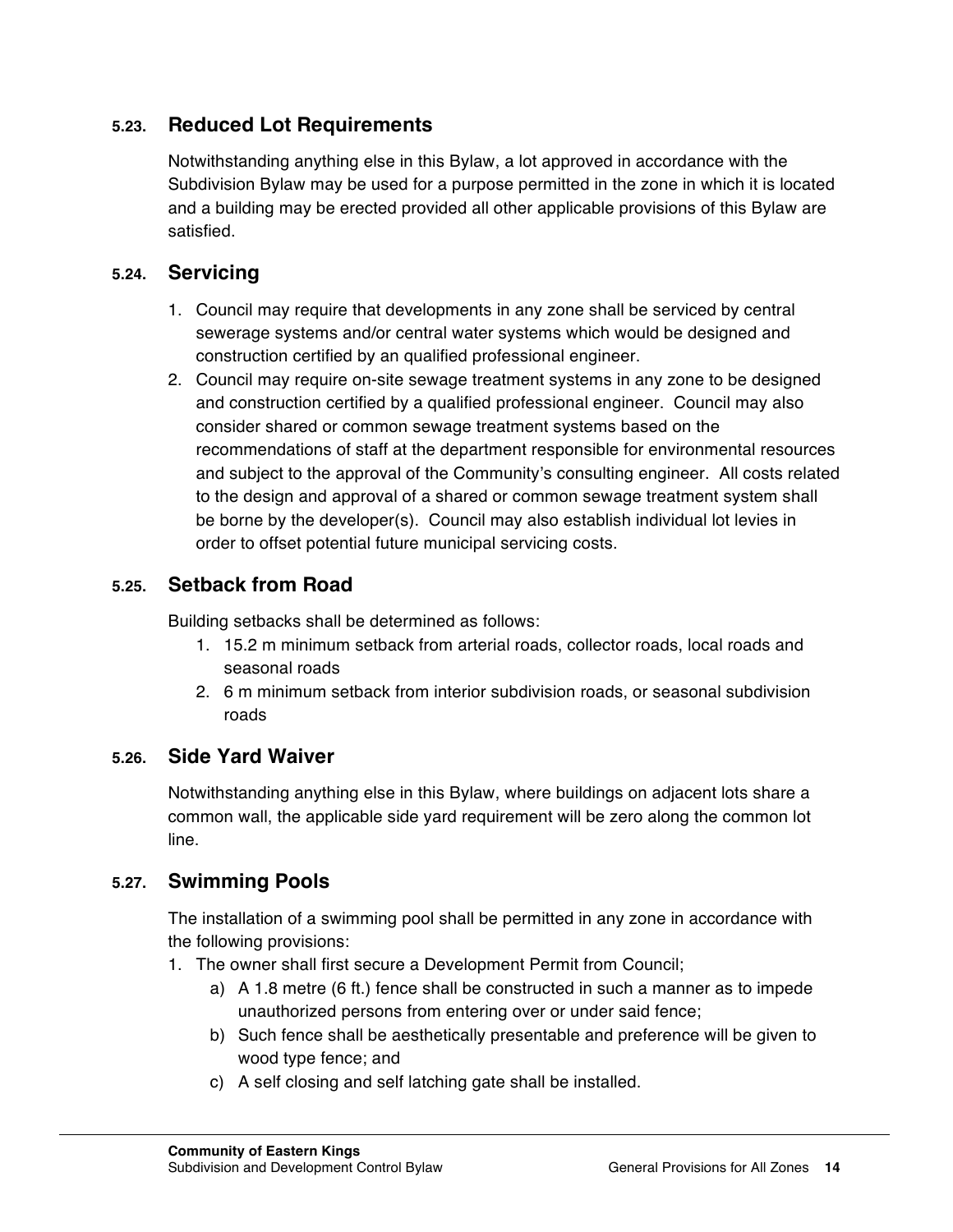### **5.28. Temporary Buildings**

Temporary construction camps and structures directly pertinent to the approved construction project shall be permitted during construction, erection, placement or alteration of a building or structure, and up to a maximum of thirty (30) days after the completion of the building or structure, after which time, if they have not applied for and received an extension from Council, they shall be immediately removed.

### **5.29. Undersized Lots**

Existing approved under sized lots may be used for the purpose of developing a single family dwelling, subject to the following:

- a) all existing lots that are below the current provincial minimum lot size shall have a site plan prepared by a licensed professional engineer;
- b) the lot is serviced by an on-site sewage system designed and construction certified by a professional engineer or by a municipally owned or approved sewer system;
- c) the lot has frontage on either a public right-of-way or a private right-of-way, provided that frontage on a private right-of-way meets the requirements set forth in Section 5.10 of this bylaw;
- d) the consolidation of several lots may be permitted as a means of acquiring the minimum standard lot area;
- e) the owner enters into a development agreement with the Community, which agreement shall be registered at the King's County Registry Office, stipulating that:
	- i) the development shall conform to the lot standards as noted in Section 8 of this bylaw;
	- ii) the owner shall be responsible for the provision of any roads, sewer services or water supply;
	- iii) the owner shall agree to pay all future costs related to the extension of services;
	- iv) the owner shall submit a landscaping and grading plan to minimize the visual effect of any engineered on-site sewage system;
	- v) the maximum lot coverage shall not be greater than ten percent (10%) of the lot;
	- vi) in cases where the lot is accessed by a private right-of-way, the owner shall acknowledge and agree that neither the Community nor the Province maintains the private right-of-way, that neither the Community nor the Province shall have any liability for that private right-of-way and, without limiting the generality of the foregoing, that neither the Community nor the Province is responsible for providing snow removal, bus service or emergency vehicle access to the private right-of-way; and
	- vii) the owner shall be responsible for the cost of registering the above-noted development agreement in the King's County Registry Office.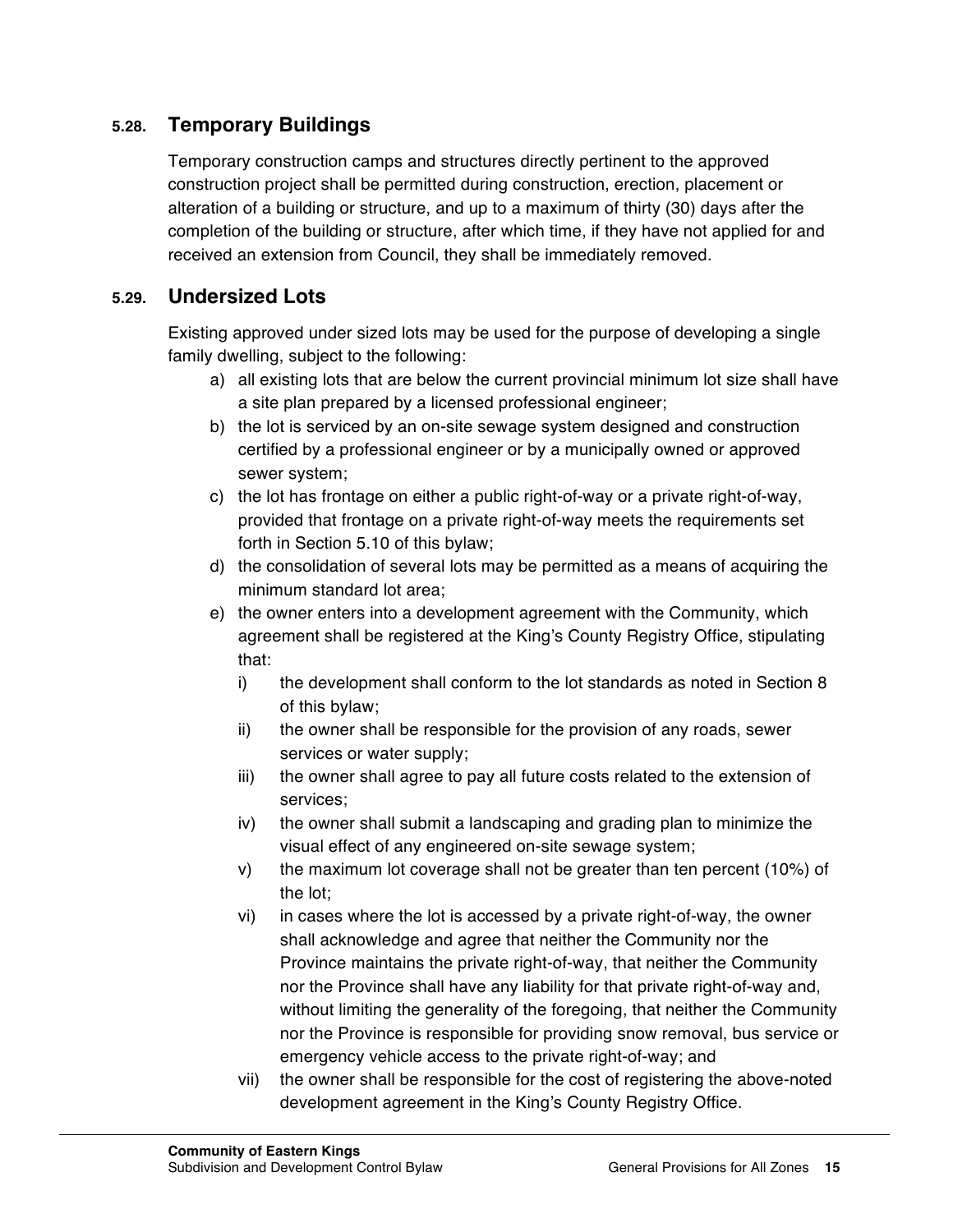### **5.30. Waiver of Minimum Yard Standards**

- 1. Notwithstanding anything else in this Bylaw, a building erected on or before the effective date of this Bylaw and which has less than the minimum yard distances required by this Bylaw, may be enlarged, reconstructed, renovated or repaired provided the said development does not further reduce the yard distance that does not conform to this Bylaw and all other applicable provisions of this Bylaw are satisfied.
- 2. Any building erected on or before the effective date of this Bylaw may be used in a manner permitted in the zone in which the building is located.

# **5.31. Waiver of Minimum Lot Area and Frontage Standards**

- 1. Notwithstanding anything else in this Bylaw a lot which existed on or before the effective date of this Bylaw and which had less than the minimum frontage or area required by this Bylaw, may be used for a purpose permitted in the Zone, and a building may be erected on the lot provided that all other applicable provisions of this Bylaw are satisfied.
- 2. An existing undersized lot which is increased in area or frontage or both, but remains undersized, is still considered an existing undersized lot for the purposes of this section.

### **5.32. Watercourse Retention of Natural Vegetation**

No person shall, without a license or a Buffer Zone Activity Permit issued by the Province, alter or disturb the ground or soil within 15 meters of a watercourse boundary or wetland boundary, or cause or permit the alteration or disturbance of the ground or soil, therein, in any manner.

### **5.33. Wind Turbines**

All provincial rules and regulations regarding wind turbines will be respected. Where the provisions of this section conflict with those of any other Bylaw of the municipality or regulation of the Province or the Government of Canada, the higher or more stringent provisions shall prevail.

No large scale wind turbines shall be permitted within 2 kilometres of the shoreline.

All wind turbines shall require as a special permit review process.

Large scale wind turbines shall be permitted as a special permit use in the A1 Zone, subject to the following:

1. the blade clearance shall be a minimum of 25 feet;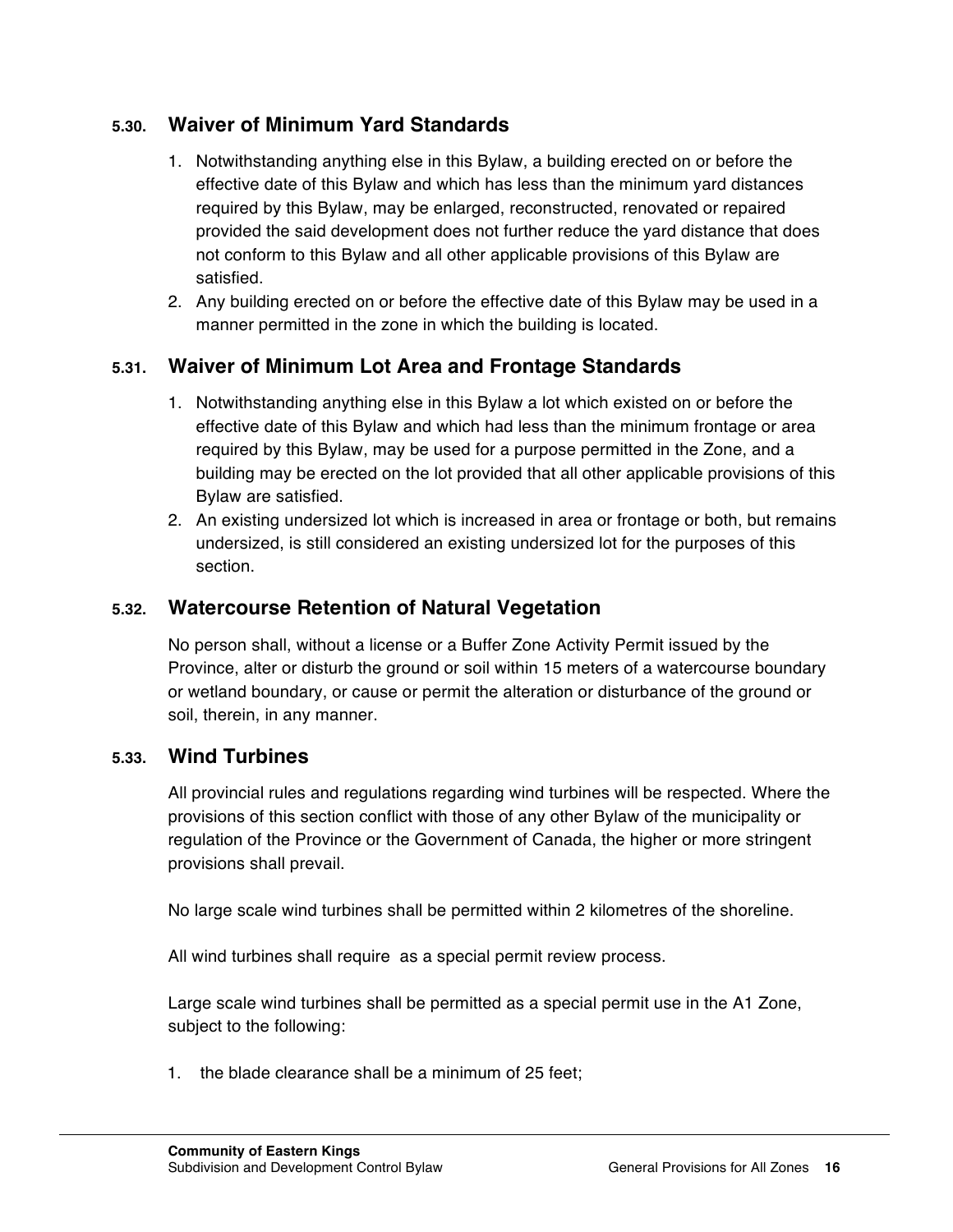- 2. the minimum separation distance between wind turbines shall be equal to or exceed the height of the tallest turbine;
- 3. the wind turbine(s) shall be setback a minimum of one (1) times the turbine height from rear, front and side lot lines, public rights-of-way;
- 4. the wind turbine(s) shall be setback from a dwelling a minimum of four (4) times the height of the turbine, as measured from the ground to the top of the blade
- 5. where adjacent properties are part of the same proposal, the setback requirement from a shared property line shall be zero
- 6. the wind turbine(s) shall be located a minimum of 3280 feet (1000 m) from any dwelling on a neighbouring property. This separation distance does not apply to a dwelling on the same property on which the large-scale wind turbine is installed or a dwelling on an adjacent property containing a wind turbine that is part of the same proposal;
- 7. the required separation distance for any expansion shall be equal to or greater than the separation distance between the initial wind turbine development and the dwelling;
- 8. a development permit may be issued for one or more large-scale wind turbines to be located on a lot which does not front on a public road provided proof of access can be demonstrated;
- 9. the wind turbine shall be finished in a non-reflective matte and in an unobtrusive colour;
- 10. the only artificial lighting permitted on the wind turbine is lighting that is required by federal or provincial regulation;
- 11. no signage shall be permitted on the wind turbine except that of the manufacturer's identification;
- 12. the owner(s) of the land on which the wind turbines are located shall notify the Municipality of Eastern Kings within one (1) year of wind turbine inactivity and shall remove the wind turbines and associated infrastructure within two (2) years of wind turbine inactivity.
- 13. Upon application for a development permit for a large-scale wind turbine, the developer shall submit the following documentation:
	- a. the project definition including installed turbine(s) capacity, targeted long term production levels, scale elevations or photos of wind turbines showing total height, tower height, rotor diameter and colour;
	- b. a site plan showing all buildings, roads, boundaries, natural features and alterations of site;
	- c. wind turbine manufacturer's specifications and professional engineer's design and approval of turbine base(s);
	- d. copies of all documentation required for Canadian Environmental Assessment Act and any regulations for the Province of Prince Edward Island, where applicable Environment Act and regulations, if applicable;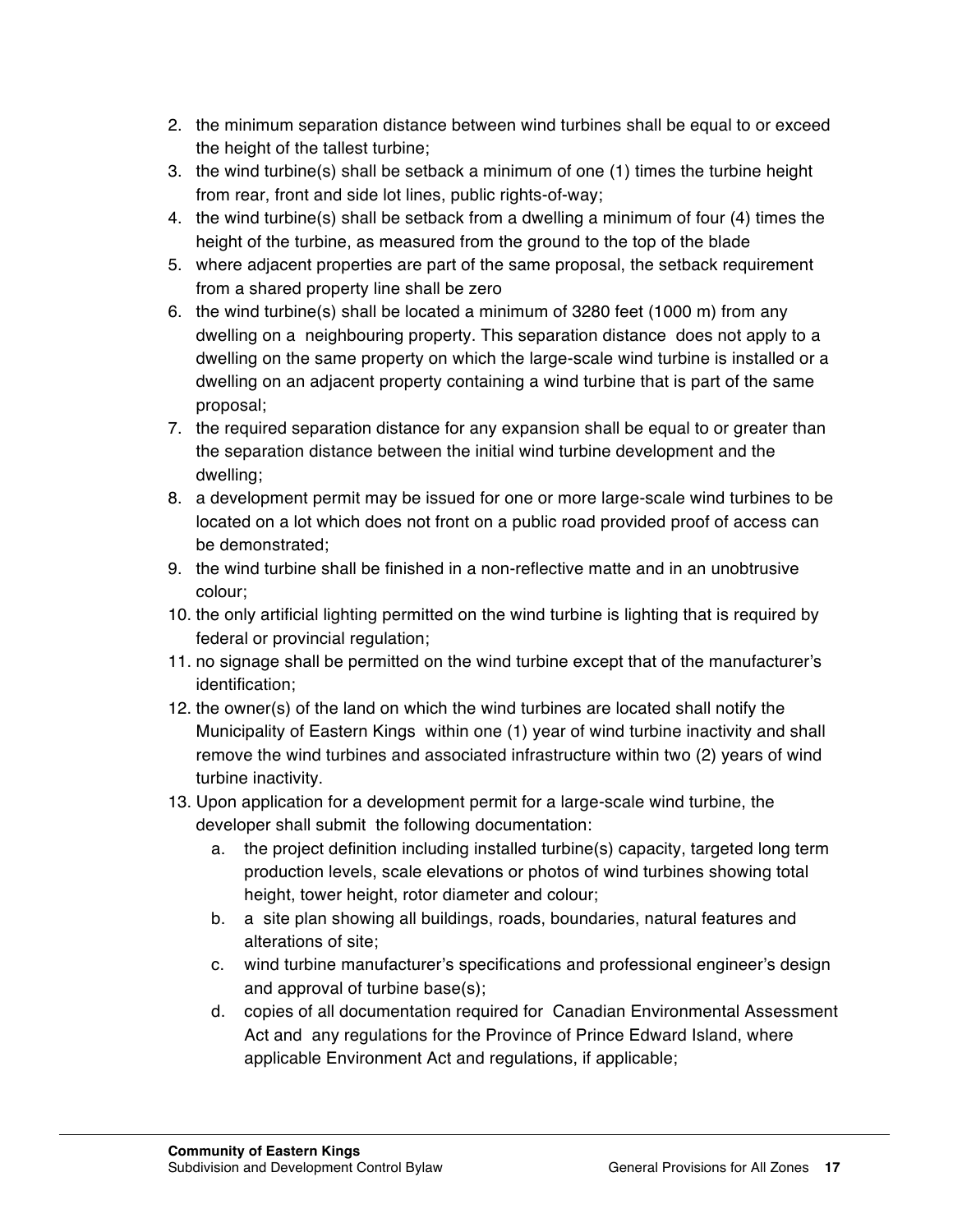- e. evidence of notification to and approval from Department of National Defence, Nav Canada, Transport Canada or other applicable agencies regarding potential radio, telecommunications and radar interference, if applicable;
- f. an emergency response plans for site safety;
- g. a decommissioning and reclamation plan; and any other information the Development Officer or the Municipality of Eastern Kings deems necessary to determine whether the development conforms to this Bylaw.

# **5.34. Yard Requirements Concerning Natural Areas**

The required front, rear or side yard as set out in this Bylaw shall not include any portion of the lot covered by a natural area or natural hazard such as, but not limited to, a marsh, the bank of a watercourse, or a slope greater than 15 percent.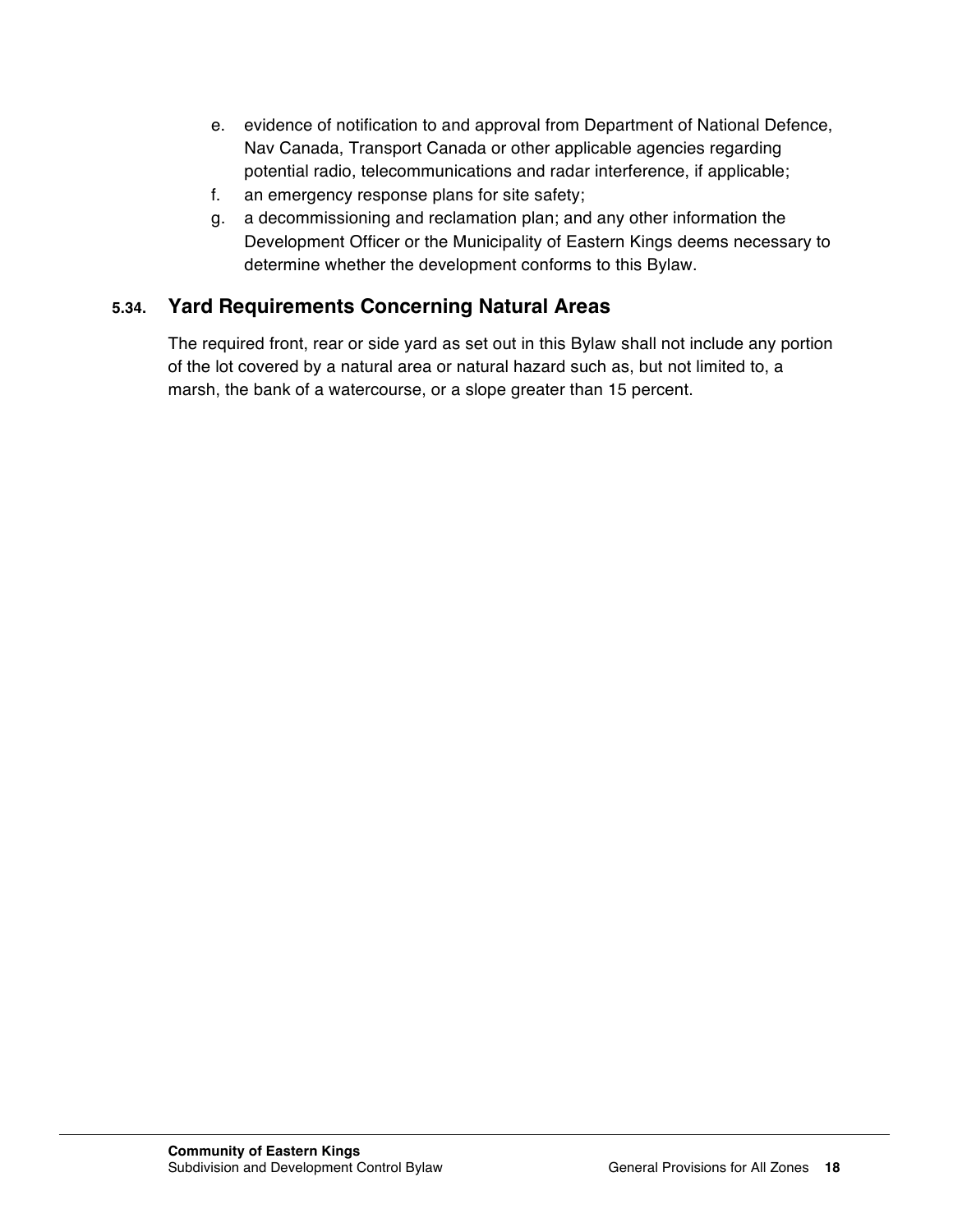# **6. Variances**

- 1. Council may authorize a minor variance not exceeding 10% from the provisions of this Bylaw if the variance is desirable and appropriate, and if the general intent and purpose of this Bylaw is maintained.
- 2. Variance applications shall be considered against the following tests for justifying a variance:
	- a) That the lot in question has peculiar physical conditions, including small lot size, irregular lot shape, or exceptional topographical conditions, which make it impractical to develop in strict conformity with Bylaw standards.
	- b) That strict application of all Bylaw standards would impose undue hardship on the applicant by excluding them from the same rights and privileges for reasonable use of their lot as enjoyed by other persons in the same zone.
	- c) That the variance is of the least magnitude required to enable reasonable use of the lot.
	- d) That the proposed variance would not impact unduly on the enjoyment of adjacent properties, or on the essential character of the surrounding neighbourhood.
- 3. Authorization for a minor variance shall be documented and recorded in writing.
- 4. No variance shall be granted where the difficulty experienced is the result of intentional or negligent conduct of the applicant or the owner, or where the difficulty cannot be remedied reasonably in some other manner.
- 5. Notwithstanding any other section of this Bylaw, Council may, authorize variances in excess of ten (10%) percent variance from the provisions of this Bylaw if Council deems such a variance desirable and appropriate and if such variance is in keeping with the general intent and purpose of this Bylaw.
- 6. Where Council deems that a variance application could have a significant effect on adjacent properties or properties in the general vicinity, Council may require that a public meeting be held pursuant to the provisions in this Bylaw.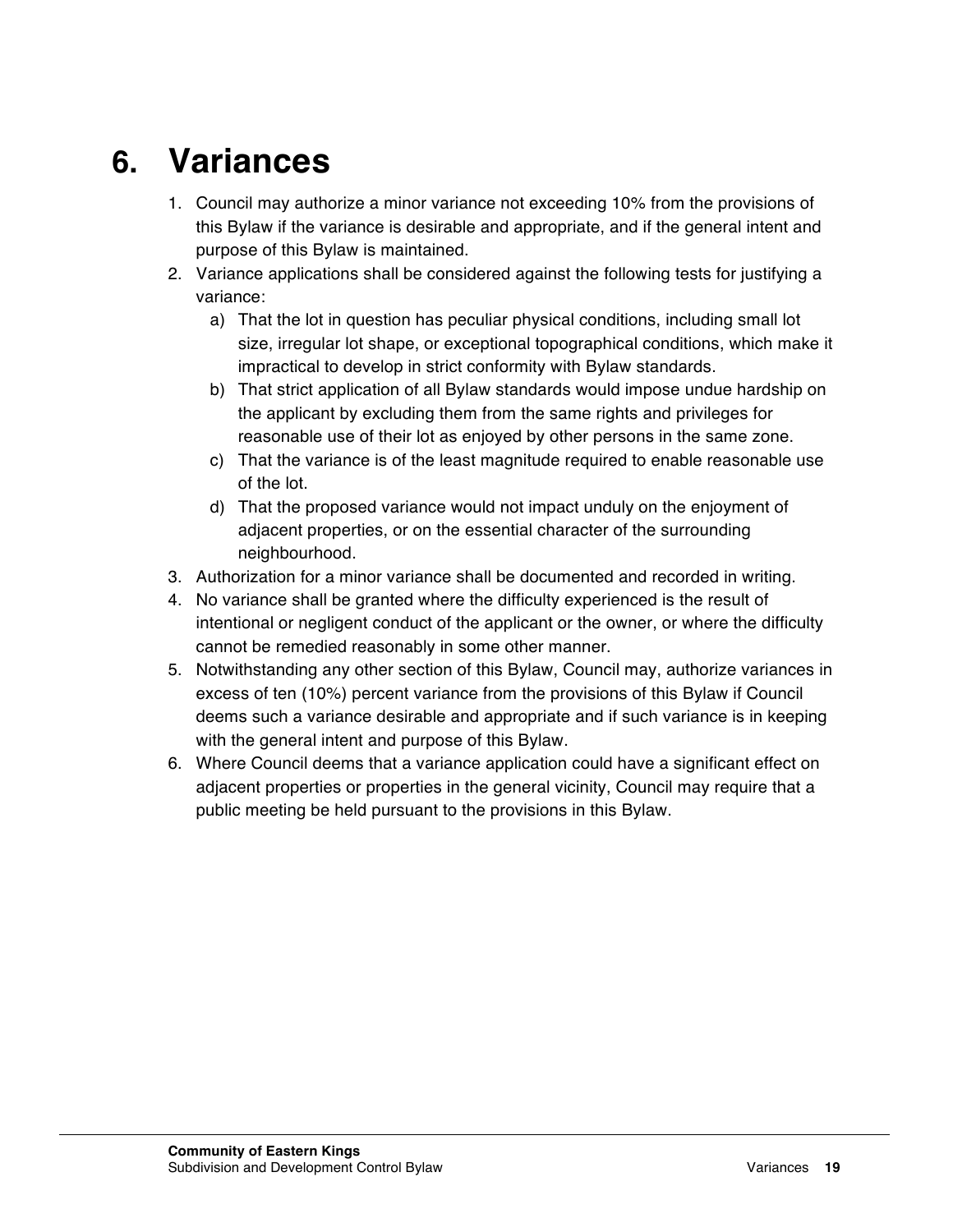# **7. Agriculture Zone (AZ)**

### **7.1. General Requirements**

All buildings and parts thereof erected, placed or altered or any land used in an AZ zone shall conform with the provisions of this section.

### **7.1.1. Permitted Uses**

| Agriculture, forestry use and conservation (parks and open space) |  |  |
|-------------------------------------------------------------------|--|--|
| Accessory buildings incidental to the main use of land            |  |  |
| <b>Garden Suites</b>                                              |  |  |
| <b>Single Family Dwellings</b>                                    |  |  |
| <b>Farm Gate Outlets</b>                                          |  |  |
| Fish, Forestry, Processing or Distribution Facilities             |  |  |
| Home occupations                                                  |  |  |
|                                                                   |  |  |

### **7.1.2. Special Permit Uses**

Multi-unit residential

Telecommunication towers

Wind turbines/ wind farms

Industrial and Commercial uses directly related to agriculture, forestry and the like

### **7.1.3. Standards**

| Lot Area (min)                          | The greater of 0.8 ha (2 acres) or per |
|-----------------------------------------|----------------------------------------|
|                                         | Provincial Standards noted in section  |
|                                         | 23.(1) of the Planning Act             |
|                                         | See Schedule "C"                       |
| <b>Frontage (min)</b>                   | 46 m (150 ft)                          |
| <b>Building Line Set Back (min)</b>     | 15.0 m $(50$ ft)                       |
| Side Yard width (min)                   | $9 \text{ m}$ (30 ft)                  |
| <b>Rear Yard (min)</b>                  | $9 \text{ m}$ (30 ft)                  |
| Height (max)                            | 10.5 m (35 ft) 2.5 stories             |
| <b>Flanking Yard</b>                    | 15.0 m $(50 ft)$                       |
| <b>Provincial Minimum Lot Standards</b> | See Schedule "C"                       |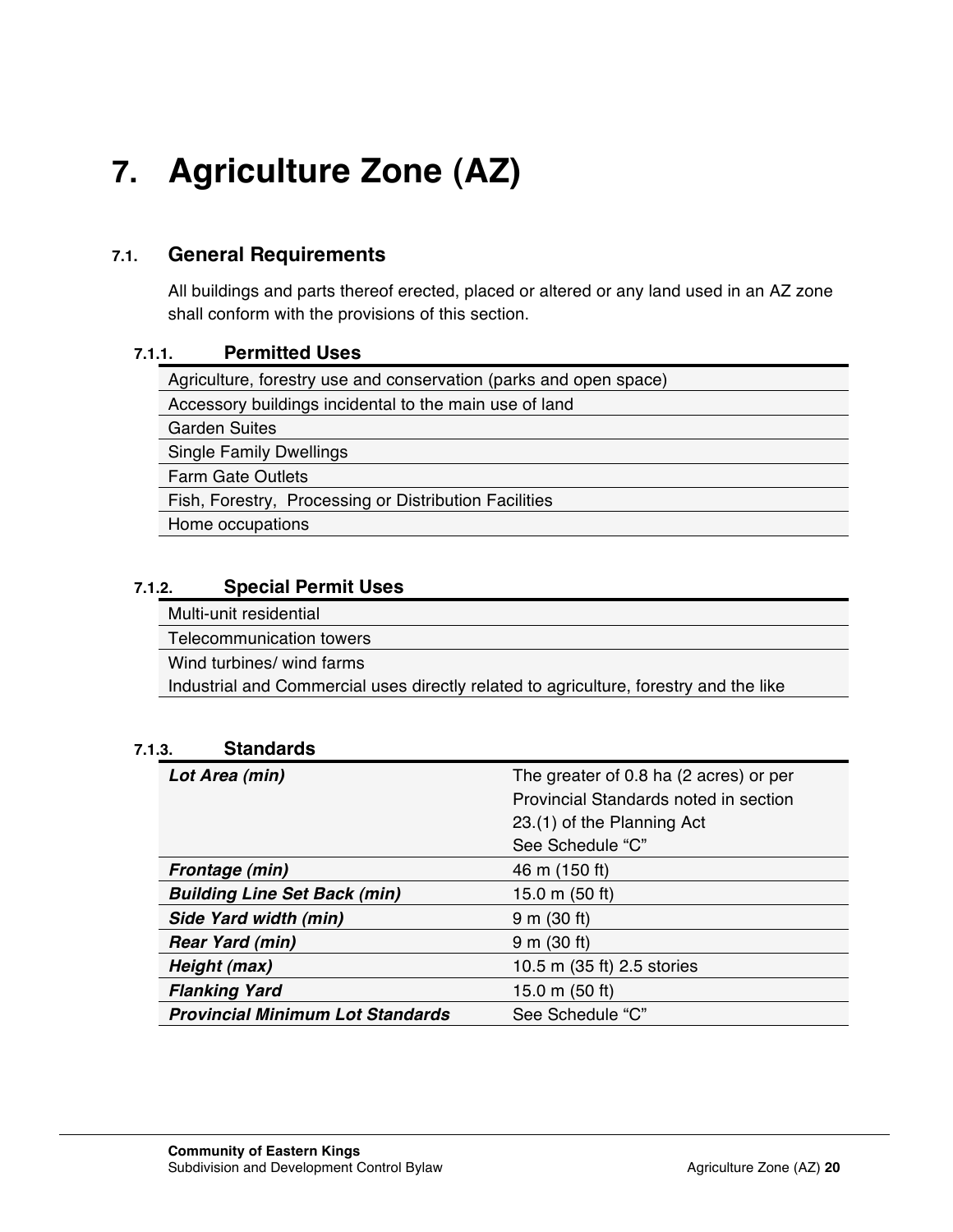### **7.2. Intensive Livestock Operations**

- 1. For the purpose of this section "Intensive Livestock Operation" means an agricultural operation consisting of only one type of livestock in which at least 30 animal units are confined to feedlots or barns for feeding, breeding, milking, or holding for egg production. One animal unit is equal to: -1 cow with calf, -50 chickens, -1 bull or steer, -25 female mink or fox (plus associated males and kits), -1 horse, -25 rabbits (plus males), -4 hogs, -1 bee hive, -4 sheep or goats;
- 2. The following separation distances shall apply to all new Intensive Livestock Operations or extensions and to new residential development in the vicinity of an Intensive Livestock Operation:

| Distance from any dwelling on an<br>adjacent property | 150.0 m (500 feet) |
|-------------------------------------------------------|--------------------|
| Distance from Public Road                             | 45.0 m (150 feet)  |
| <b>Distance from any Domestic Well</b>                | 150.0 m (500 feet) |
| <b>Distance from any Lot Line</b>                     | 45.0 m (50 feet)   |
| Distance from any watercourse or<br>wetland           | 90.0 m (300 feet)  |

- 3. Where a new intensive livestock operation is proposed within 300 metres of an existing residential subdivision Council shall notify the property owners within 300 metres of the proposed operation and invite their comments; and
- 4. All intensive livestock buildings shall have a manure storage facility with a capacity for retention of manure for a period of time for which conditions do not permit spreading.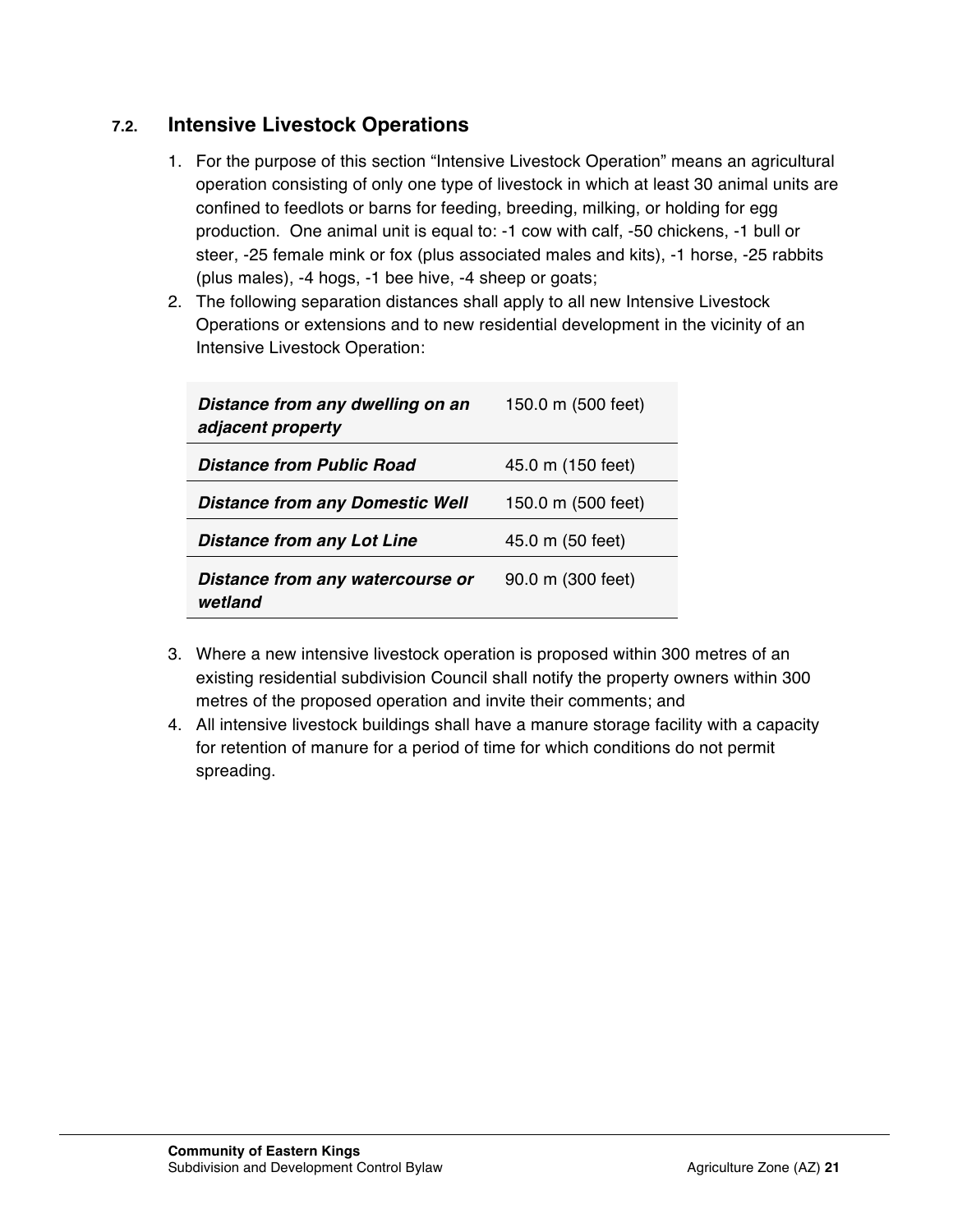# **8. Residential Zone (RZ)**

# **8.1. General Requirements**

All buildings and parts thereof erected, placed or altered or any land used in an RZ zone shall conform with the provisions of this section.

### **8.1.1. Permitted Uses**

| <b>Single Family Dwellings</b> |  |  |
|--------------------------------|--|--|
| <b>Garden Suites</b>           |  |  |
| Parks and playgrounds          |  |  |
| <b>Accessory Buildings</b>     |  |  |
| <b>Private Garages</b>         |  |  |
| Small scale agricultural uses  |  |  |
| Home occupations               |  |  |

### **8.1.2. Institutional Permitted Uses**

Art Galleries, Libraries, Museums and Cultural Centres Churches, Community Halls and Cemeteries Community Service Clubs and Organizations Emergency Service Facilities (fire halls) Nursing Homes and Senior Citizen Housing Medical Clinics Schools and Sports Facilities

### **8.1.3. Special Permit Uses**

Wind Generators for domestic use Institutional uses/ multi family uses

### **8.1.4. Standards**

| Lot Area (min)                      | As per section 23.(1) of the Planning Act<br>See Schedule "C" |
|-------------------------------------|---------------------------------------------------------------|
| Frontage (min)                      | $30.5$ m (100 ft)                                             |
| <b>Building Line Set Back (min)</b> | 6 m (20 ft)6 m or 15.2 (50 ft) m $-$ * see                    |
|                                     | 5.23 Setback                                                  |
| Side Yard width (min)               | $4.5$ m $(15$ ft)                                             |
| <b>Rear Yard (min)</b>              | $9 \text{ m}$ (30 ft)                                         |
| <b>Flanking Yard</b>                | 9 m (30 ft)                                                   |
| Height (max)                        | 10.5 m (35 ft) 2.5 stories                                    |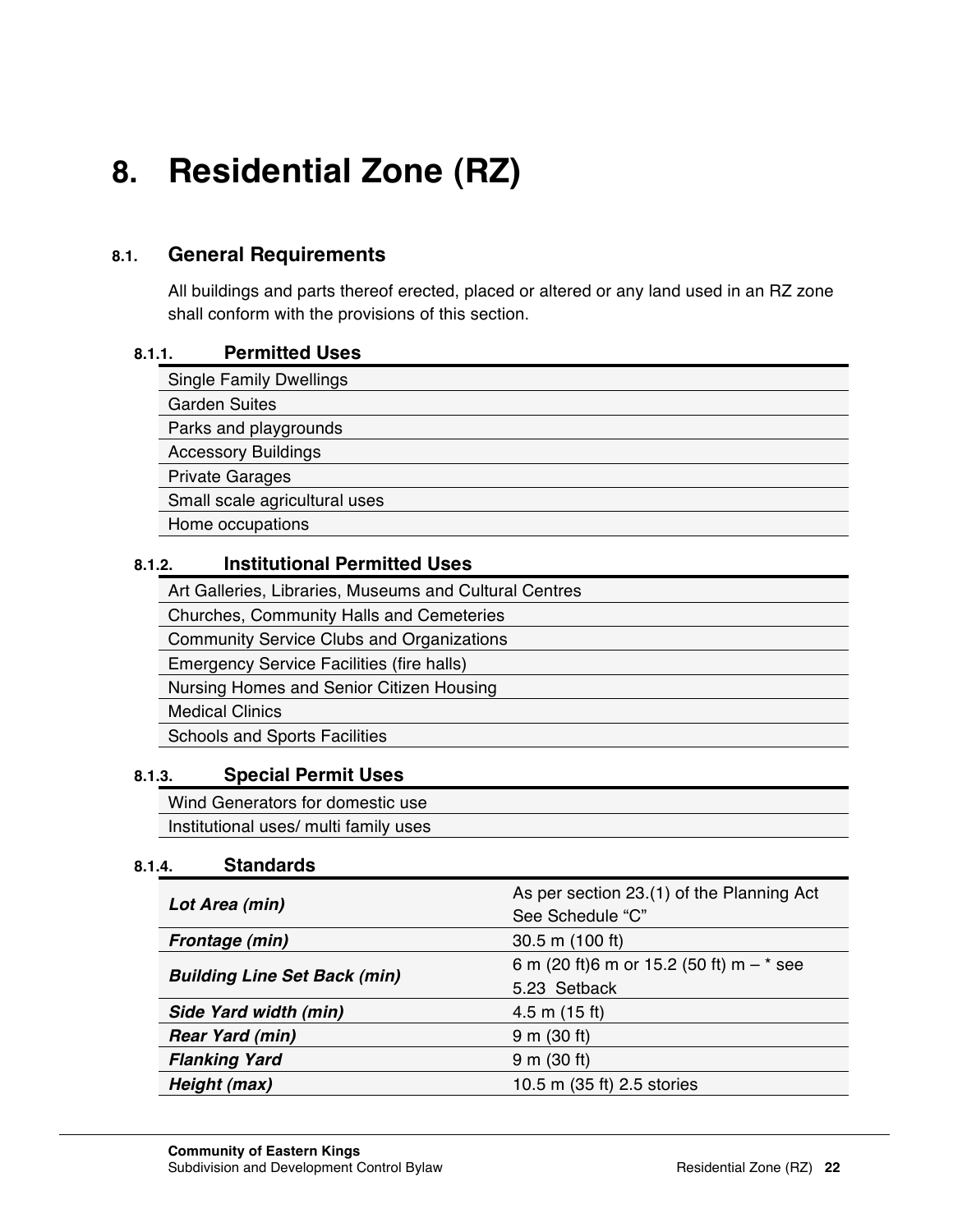# **8.2. Special Requirement Lots Abutting Residential Zones**

Where the yard of a lot located for an institutional use abuts a residential zone the following standards apply:

- 1. The institutional use shall be setback from the abutting lot line a minimum of 50.0 m; and
- 2. A landscaped buffer shall be provided along the abutting lot line with vegetation sufficient to provide a screen at least 2.0 m in height.

# **8.3. Special Requirements for Water and Sewer Servicing**

Developments within the Residential Zone for institutional uses shall have water and sewer services designed by a professional engineer to the standards deemed by the Community, in consultation with the staff from the department responsible for the Environment.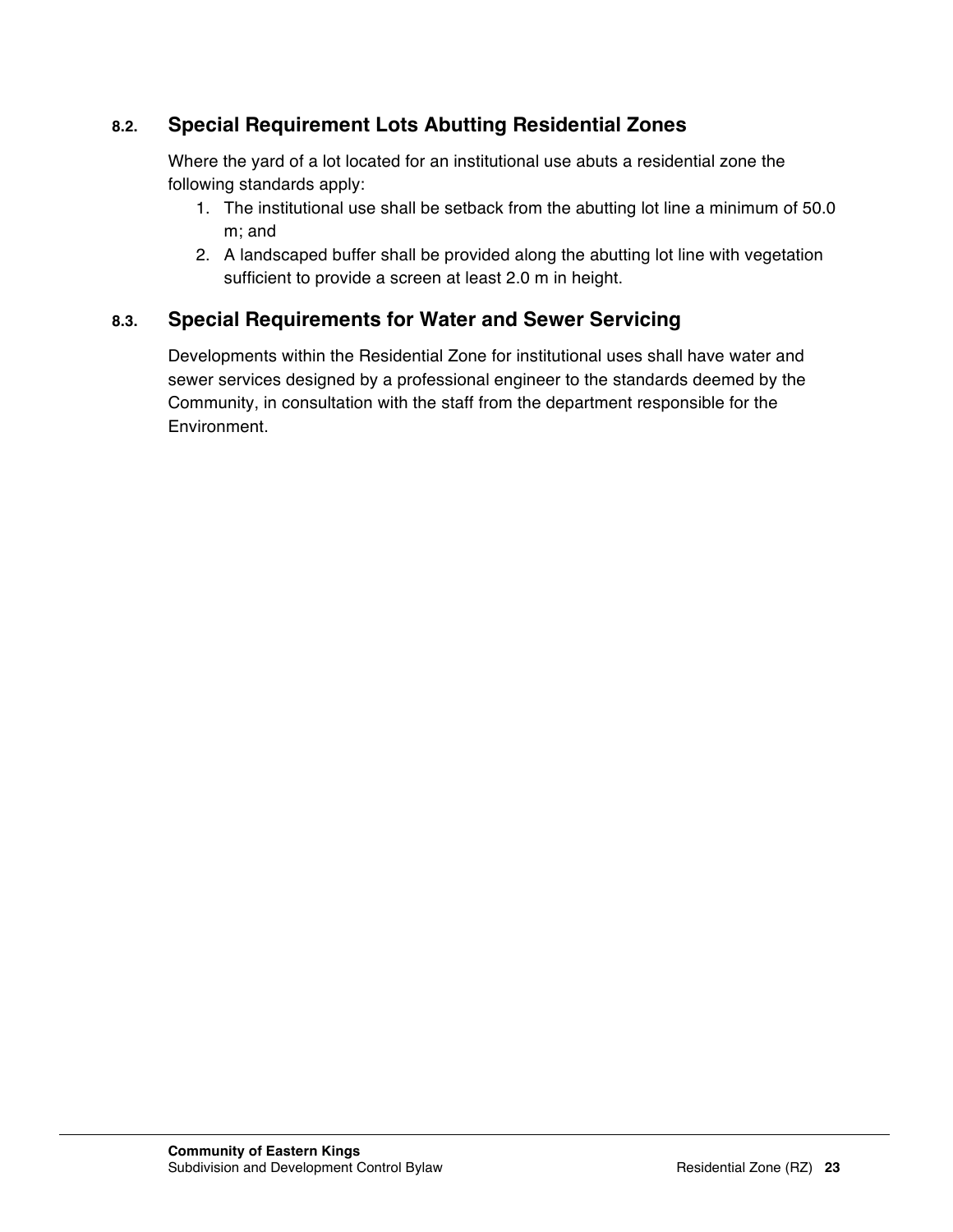# **9. Parks and Conservation Zone (PZ)**

### **9.1. General Requirements**

All buildings and parts thereof erected, placed or altered or any land used in a PZ zone shall conform with the provisions of this section.

#### **9.1.1. Permitted Uses**

| Parks, Playgrounds and Gardens         |
|----------------------------------------|
| Cropping and Pasturing type activities |
| Sport fields                           |
| <b>Natural Areas</b>                   |
| <b>Conservation Areas</b>              |
| <b>Accessory Buildings</b>             |
|                                        |

All buildings and parts thereof erected, placed or altered or any land used in an PZ zone shall conform with the provisions of this section.

#### **9.1.2. Special Permit Uses**

Golf Courses **Campgrounds** Service buildings or convenience shops

### **9.2. Special Requirements – Accessory Buildings or Structures**

Any building or structure erected in the PZ zone shall be deemed to be an accessory building or structure and in addition to the requirements above such building or structure shall occupy an area no greater than 10% percent of the total lot area of the use.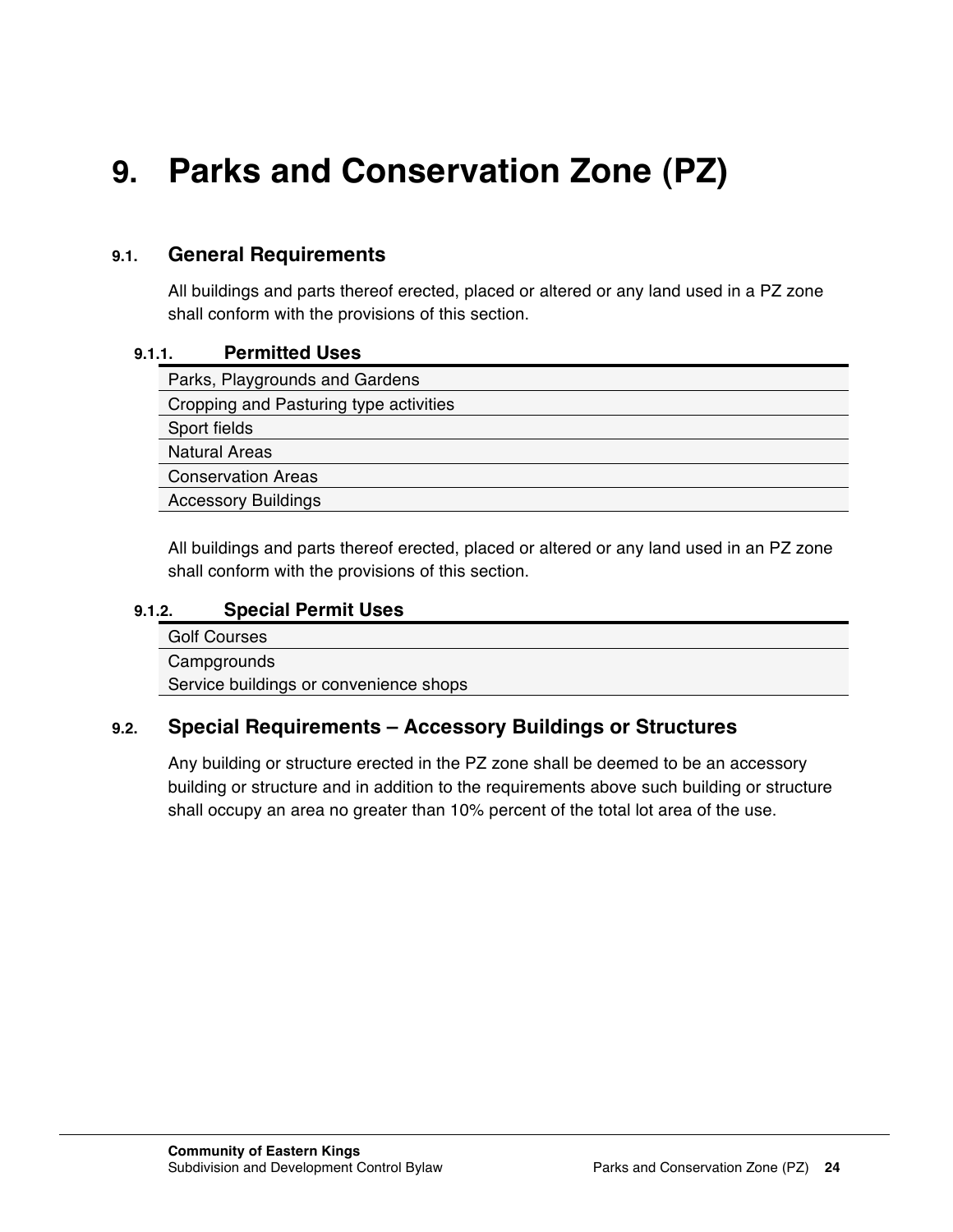# **10. General Commercial Zone (CZ)**

### **10.1. General Requirements**

All buildings and parts thereof erected, placed or altered or any land used in a CZ zone shall conform with the provisions of this section.

### **10.1.1. Permitted Uses**

Business or commercial retail enterprises excluding shopping malls **Office Restaurant** Personal service shop

### **10.1.2. Standards**

| <b>Minimum Open Space</b>           | 20%                                       |
|-------------------------------------|-------------------------------------------|
| <b>Minimum Driveway Width</b>       | 6.0 m $(20 ft)$                           |
| Frontage (min)                      | 30.5 m (100 ft)                           |
| <b>Building Line Set Back (min)</b> | 15.2 m $(50 ft)$                          |
| Side Yard width (min)               | $9.0 \text{ m}$ (30 ft)                   |
| <b>Rear Yard (min)</b>              | $9.0 \text{ m}$ (30 ft)                   |
| Lot Coverage (max)                  | 30%                                       |
| Height (max)                        | 10.5 m $(35 ft)$                          |
|                                     | As per section 23.(1) of the Planning Act |
| Lot Area (min)                      | See Schedule "C"                          |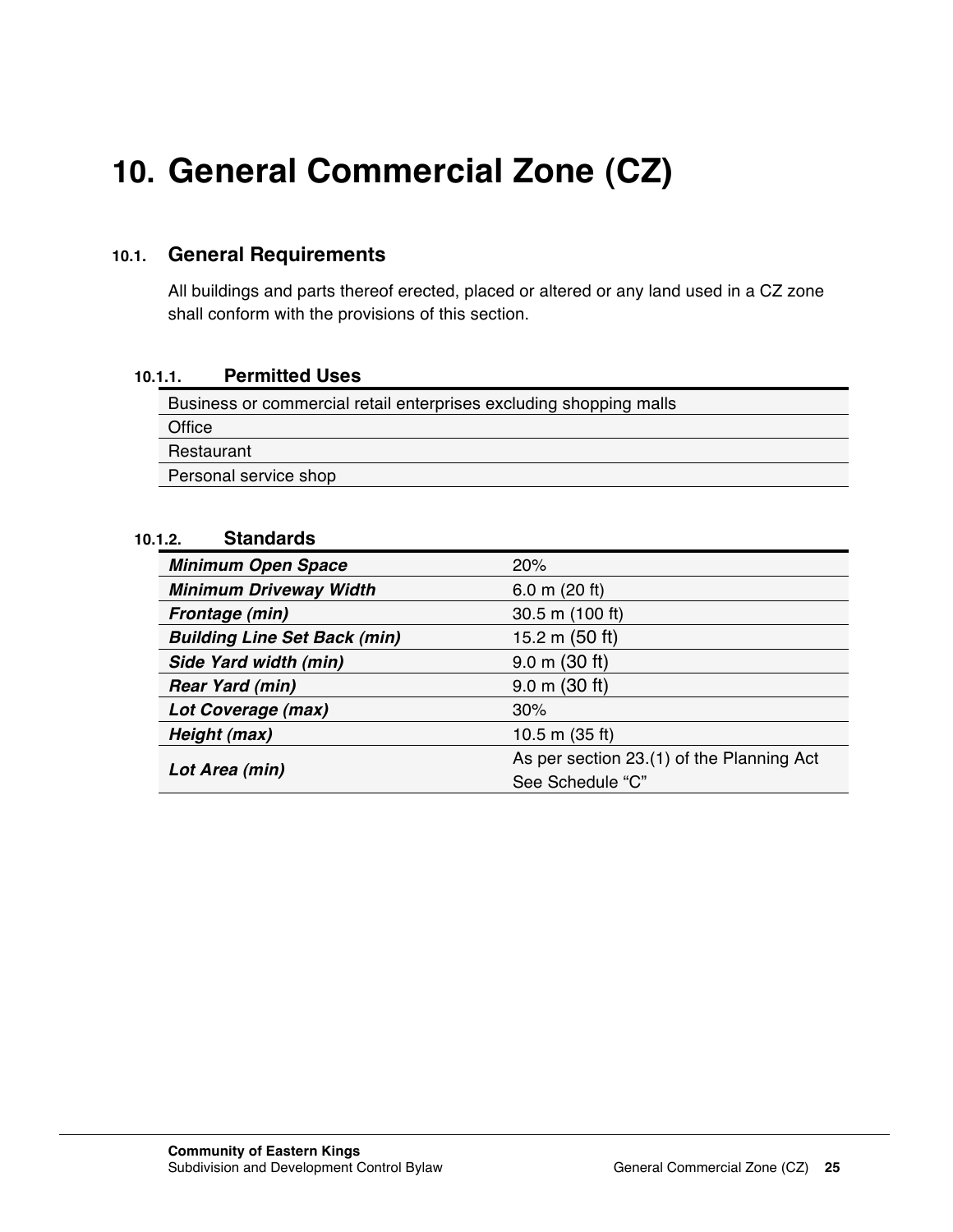# **11. Industrial Zone (IZ)**

### **11.1. General Requirements**

All buildings and parts thereof erected, placed or altered or any land used in an Industrial zone shall conform with the provisions of this section.

### **11.1.1. Permitted Uses**

| <b>Agricultural Industries</b>                                                       |  |
|--------------------------------------------------------------------------------------|--|
| Manufacturing, assembling, storage, or processing plant except those listed below in |  |
| section 11.1.2                                                                       |  |
| Commercial uses accessory to the main use; Business and professional offices         |  |
| <b>Marine Related Industries</b>                                                     |  |
| Fishery related industries                                                           |  |
| Forestry related industries                                                          |  |
| Research facilities                                                                  |  |
| Service industries                                                                   |  |
| <b>Trucking Depots</b>                                                               |  |
| <b>Utilities</b>                                                                     |  |
| Wholesale and warehouse facilities                                                   |  |

### **11.1.2. Industrial Uses Not Permitted**

All facilities for the manufacture, processing, or reprocessing of dangerous goods

Facilities for the chemical treatment of timber resources

Facilities engaged in the production of fish meal

### **11.1.3. Standards**

| <b>Maximum building height</b> | 10.5 m $(35 ft)$                          |  |
|--------------------------------|-------------------------------------------|--|
| Minimum open space             | 20% of total area of lot                  |  |
| Minimum driveway width         | 6.1 m $(20 ft)$                           |  |
| <b>Minimum frontage</b>        | 30.5 m (100 ft)                           |  |
| <b>Minimum front yard</b>      | 15.2 m $(50 ft)$                          |  |
| Minimum side yard              | $9.0 \text{ m}$ (30 ft)                   |  |
| Minimum rear yard              | 9 m (30 ft)                               |  |
| <b>Minimum lot area</b>        | As per section 23.(1) of the Planning Act |  |
|                                | See Schedule "C"                          |  |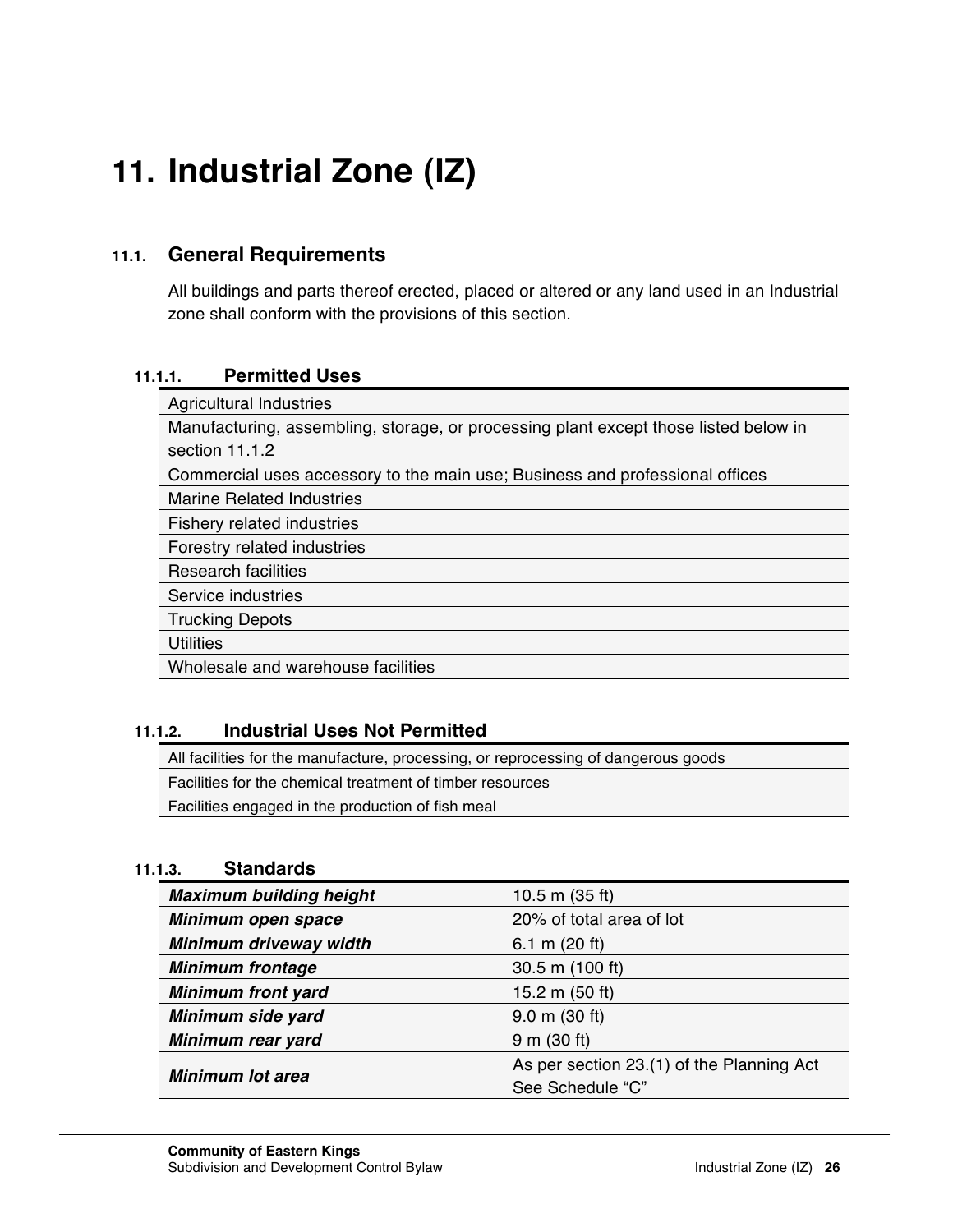# **11.2. Special Requirement Accessory Uses**

Accessory uses are permitted within the main building or in an accessory building but in any case shall not be larger than 25% of the gross floor area devoted to the main use.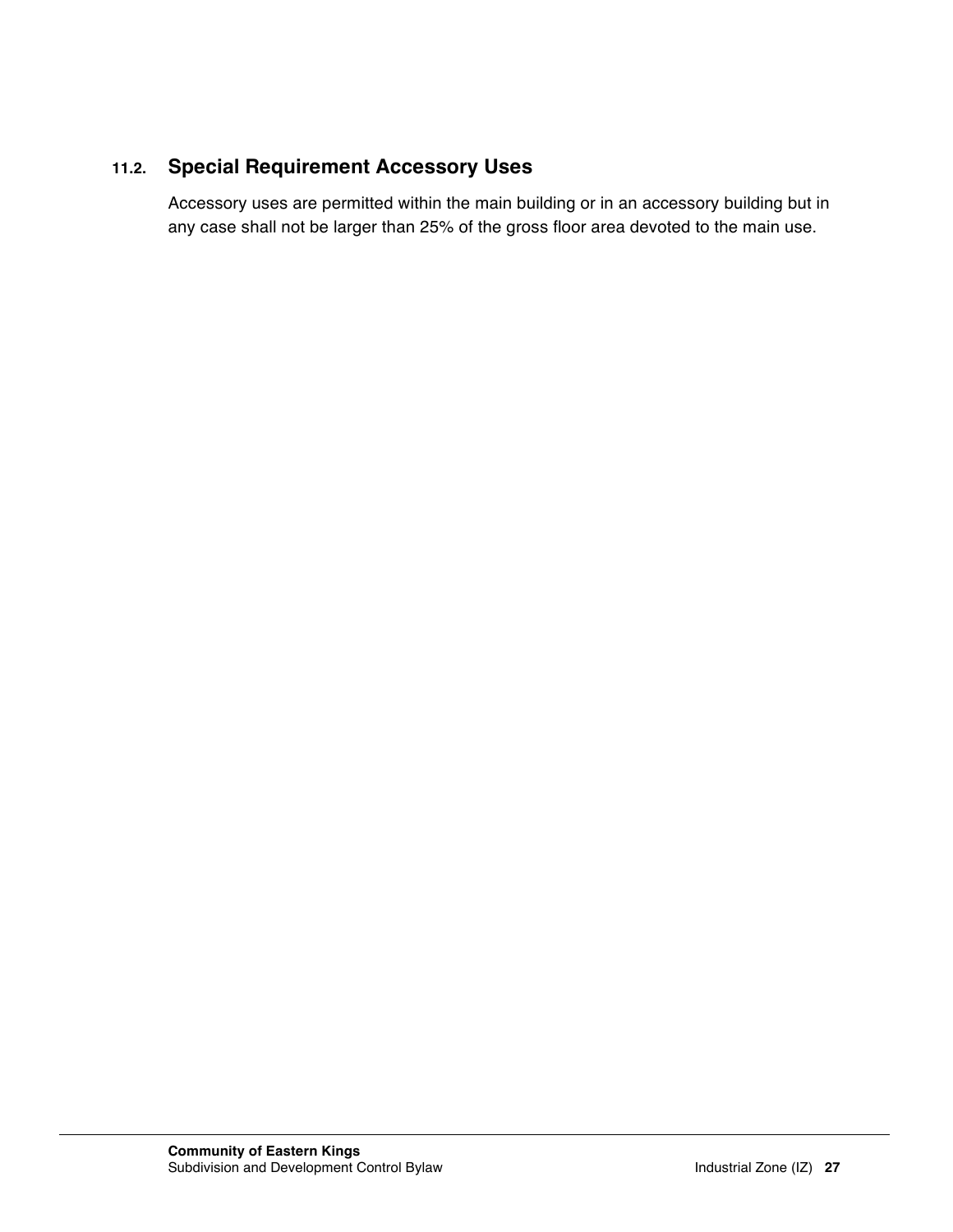# **12. Environmental Overlay Zone (EZ)**

This overlay zone is designated to enhance the protection of water quality, sensitive landscapes, and wildlife habitat, including bird sanctuaries. In addition it is designated to address preservation of land susceptible to erosion. Passive agricultural activities, together with tree, shrub and plant cover will continue to predominate in this zone. Scenic viewscapes will be respected. Any landscaping within this zone will require a permit.

### **12.1. General Requirements**

All buildings and parts thereof erected, placed or altered or any land used in an EZ zone shall conform with the provisions of this section. Setbacks have generally been illustrated on the zoning map, but will require verification at the time of issuing any development permit. Within a EZ zone no person shall cut down any trees or disturb the natural ground cover without first submitting a landscape plan to Council, and to provincial staff as required, documenting all proposed changes to the topography and vegetation and measures to control erosion and siltation.

#### **12.1.1. Permitted Uses**

Conservation, natural areas and parks for passive recreational uses Open Space Conservation activities and landscaping or planting to facilitate effective erosion control

#### **12.1.2. Standards**

| <b>Buffer Area (min)</b><br>15 m $(50 ft)$             |                                                                                                                                      |
|--------------------------------------------------------|--------------------------------------------------------------------------------------------------------------------------------------|
| <b>Minimum Distance of Structure from</b><br>shoreline | The greater of 30 m (100 ft) or 60 times the<br>erosion rate as determined by staff at the<br>department responsible for environment |

### **12.2. Special Requirements: Setbacks from Watercourses, Embankments**

#### **and Lakes**

- 1. Notwithstanding anything contained in this Bylaw, no person shall erect any building or structure in the Community:
	- a) within 15 metres (50 feet) of the mean high watermark of any river, stream or watercourse located within or bordering on the legal boundaries of the Community;
	- b) within 30 metres (100 feet) of the mean high watermark of North Lake and South Lake;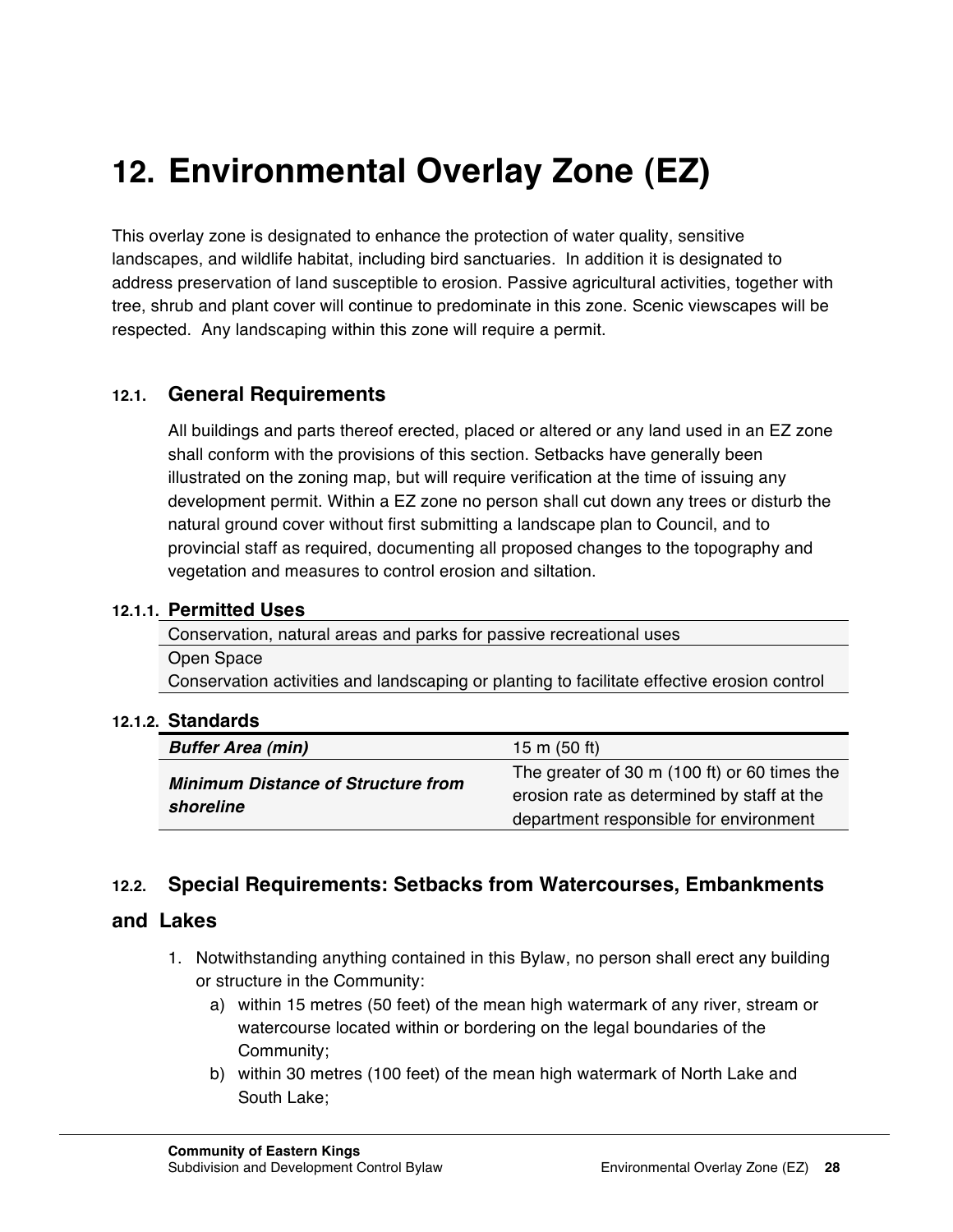- c) 60 metres (200 feet) of the watercourse in North Lake Creek, Priest Pond Creek west of the highway, the Basin Head area; or East Lake Creek
- d) within 23 metres (75 feet) of any embankment, excluding highway embankments, the slope of which is greater than 30 degrees from horizontal.
- 2. This Section does not apply to buildings or structures used for fishing or bait sheds, aqua-culture operations, boat launches, structures or buildings on a wharf, or wharf structures, but Council, in issuing a development permit, may stipulate that the building or structure be located some fixed distance from the watercourse or wetland; and
- 3. Development shall be subject, where applicable, to the provisions of the Coastal Area regulations under the Province's Planning Act, R.S.P.E.I. 1988, Cap. P-8.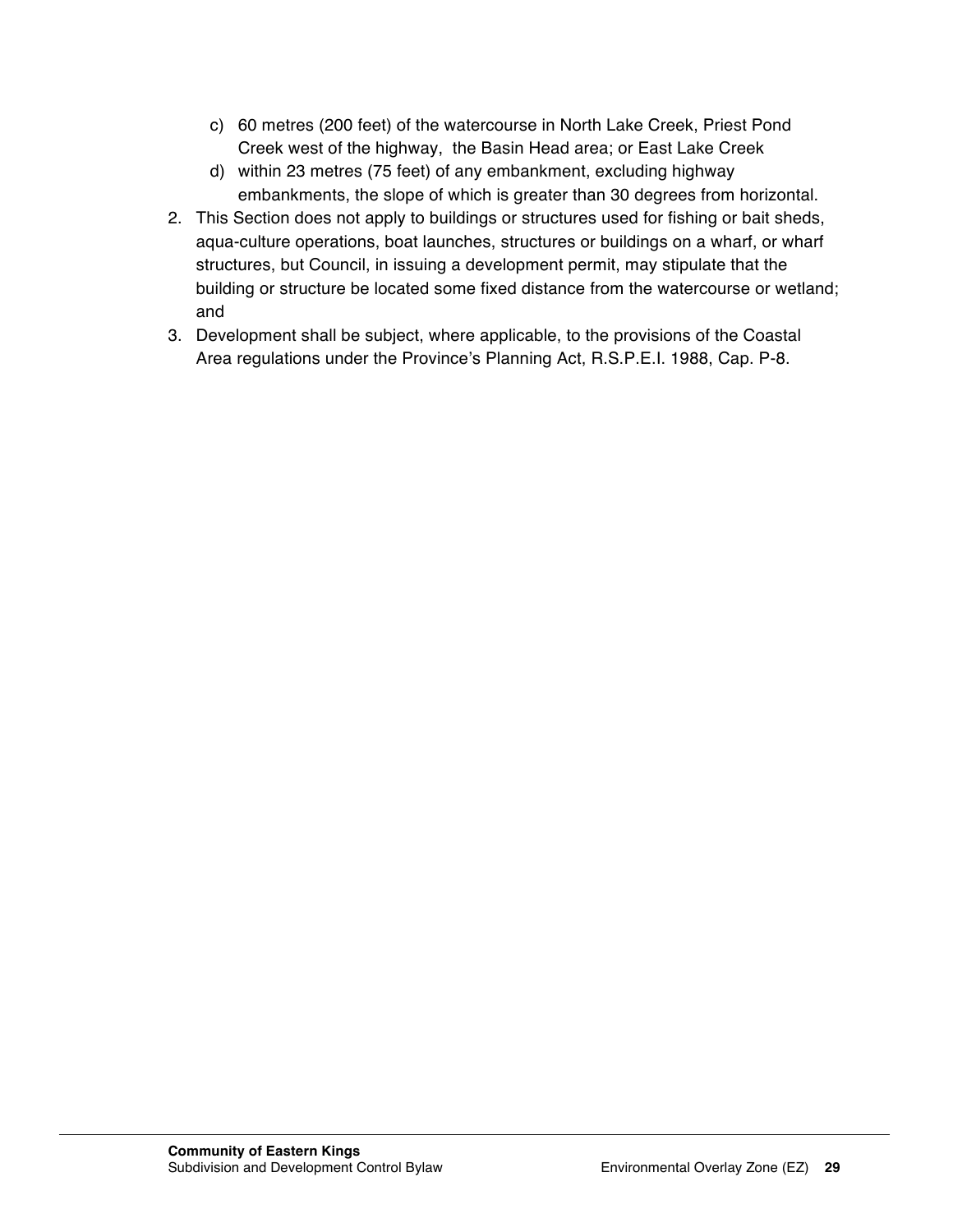# **13. Zoning and Official Plan Amendments**

# **13.1. Amendment Applications**

- 1. A change to either the text or the zoning map of this Bylaw shall be considered a zoning amendment and must be consistent with Official Plan policies;
- 2. Council may amend an Official Plan policy to enable a zoning amendment, including policy statements and/or the general land use plan, but any such Official Plan amendment shall precede the zoning amendment;
- 3. A person who seeks an amendment to this Bylaw or the Official Plan shall address a written and signed application to Council;
- 4. An application under this section shall include such information as may be required for the purpose of adequately assessing the desirability of the proposal, including but not limited to:
	- a) general development concept showing proposed land uses, any subdivisions, buildings, means of servicing, traffic access and parking;
	- b) assessment of any potentially significant development impacts on Municipal infrastructure and the natural environment.
- 5. The applicant shall at the time of submitting the application, deposit with the Community the application fee and any other required fees in accordance with a fee schedule, which the Council shall establish.

# **13.2. Amendment Procedures/ Public Meeting Procedures**

- 1. Planning Board shall review each amendment request and provide recommendations to Council;
- 2. Planning Board and Council shall consider the following general criteria when reviewing applications for zoning amendments, as applicable:
	- a) Conformity with all requirements of this Bylaw;
	- b) Conformity with the Official Plan;
	- c) Suitability of the site for the proposed development;
	- d) Compatibility of the proposed development with surrounding land uses, including both existing and projected uses;
	- e) Any comments from residents or other interested persons.
	- f) Adequacy of existing or proposed water, sewer, road, storm water and electrical services, and parklands for accommodating the development, and any projected infrastructure requirements;
	- g) Impacts from the development on pedestrian/vehicular access and safety, and on public safety generally;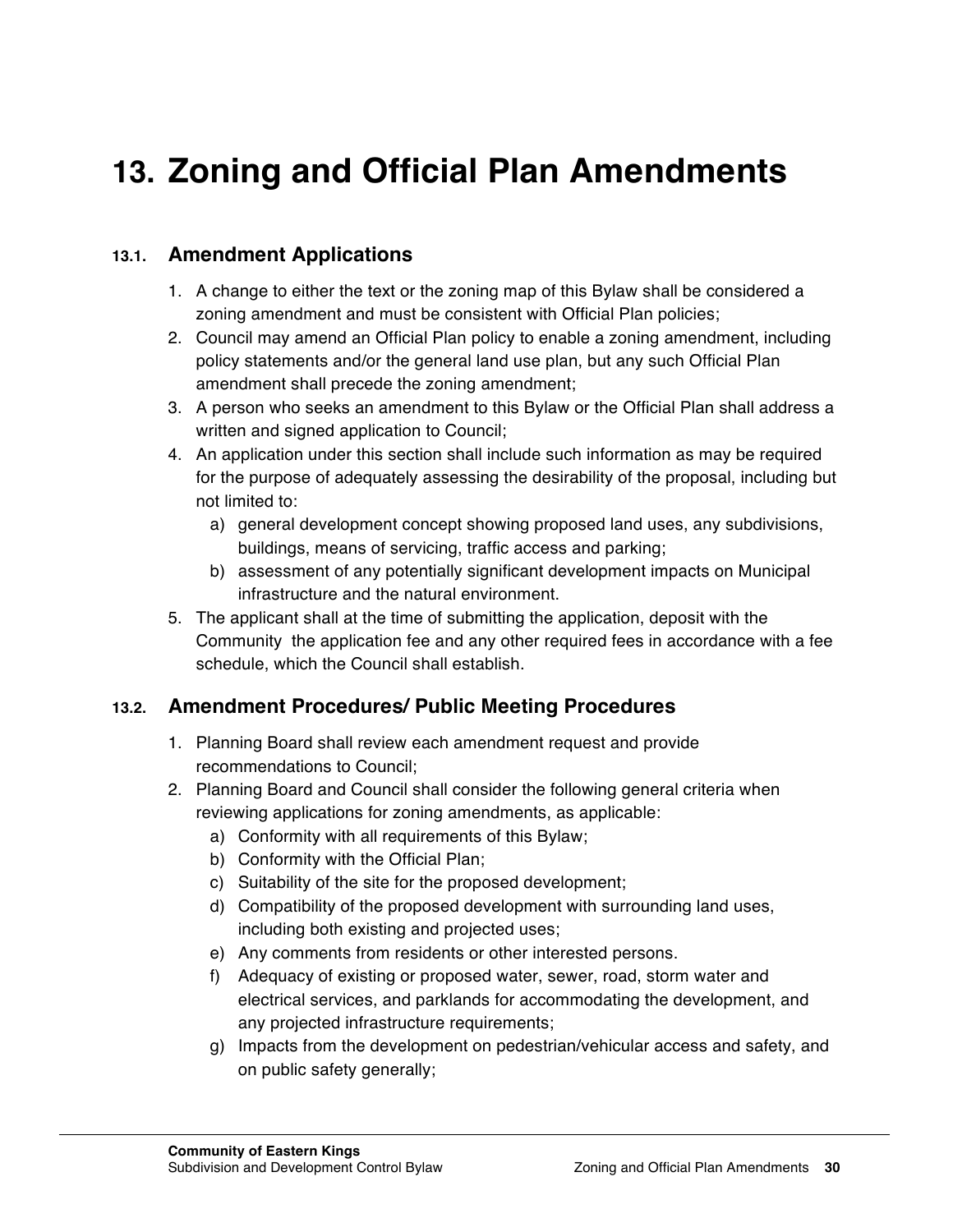- h) Compatibility of the development with agricultural, environmental, scenic viewscapes and heritage resources;
- i) Impact on Municipal finances and budgets;
- j) Other matters as specified in this Bylaw; and
- k) Other matters as considered relevant.
- 3. Council retains the right to deny an amendment request, without holding a public meeting, if such request is deemed to be inconsistent with appropriate land use planning standards or the Official Plan. Should Council not proceed with a public meeting, the application fee shall be returned to the applicant;
- 4. Council shall hold a public meeting to solicit input from residents on the proposed request. At least 7 clear days prior to the public meeting, the Development Officer shall post the date, time and place of the public meeting, together with the general terms of the application, by:
	- a) public notice in a newspaper circulating in the area;
	- b) written notice to all property owners wholly or partially within 60 m. (197 ft) of the boundaries of the subject property; and
	- c) placing a sign on the land being proposed for rezoning indicating that a rezoning request has been received.
- 5. Following the public meeting, Council shall formulate a decision on the proposed amendment. Council shall have the authority to determine whether an amendment request is approved, modified, or denied and applications shall be approved or denied by resolution of Council and the applicant shall be notified in writing of the decision;
- 6. Nothing in this Bylaw restricts the right of Planning Board or Council to initiate its own amendment requests;
- 7. Related Official Plan and zoning amendments may be considered concurrently by Council, provided that applications for both amendments are posted on the same public and written notices, and that the Official Plan amendment precedes the zoning amendment in compliance with section 13.1 (2); and
- 8. Official Plan and zoning amendments approved by Council also require approval by the Minister responsible for administering the Planning Act or any successive legislation.

# **13.3. Zoning and General Land Use Map Revisions**

- 1. Provided that there is no inconsistency with Official Plan policies, the Development Officer may make technical revisions to the zoning map and/or the general land use map in the Official Plan for purposes of:
	- a) better reflecting detailed topographical or legal conditions; or
	- b) ensuring that the zoning map and the general land use map are concurrent.
- 2. The Development Officer shall advise Council of all technical revisions made and may refer a proposed technical revision to Council to determine its consistency with Official Plan policies.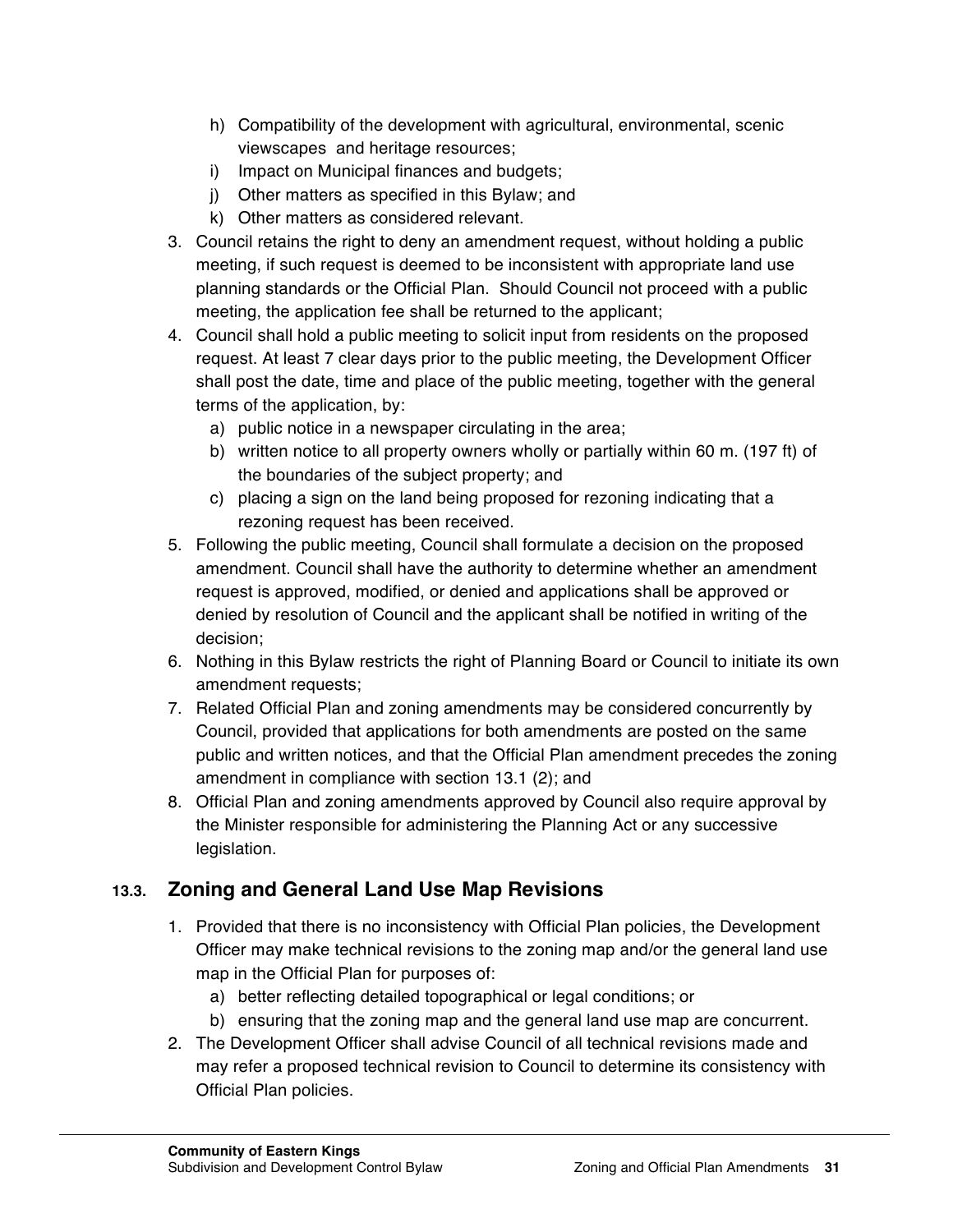# **14. General Provisions for Subdividing Land**

### **14.1. Subdivision Approval**

No person shall subdivide one or more lots or any portion of a lot and no person shall consolidate two or more parcels of land until the conditions of this Bylaw have been complied with and the applicant has received final approval from the Development Officer or Council, as applicable.

### **14.2. Conveying Interest in a Lot**

No person shall sell or convey any interest in a lot in a subdivision before Council has issued a stamp of approval for the subdivision in which the lot is situated.

### **14.3. Permission to Subdivide**

No land shall be subdivided within the Community unless the subdivision:

- a) conforms with the requirements of this Bylaw;
- b) is suitable to the topography, physical conditions, soil characteristics, and natural and surface drainage of the land;
- c) will not cause undue flooding or erosion;
- d) has convenient street access;
- e) has adequate utilities and services available or can be conveniently provided with such utilities and services;
- f) will reasonably conform to or is compatible with existing land use in the immediate vicinity;
- g) will provide for safe and convenient traffic flow;
- h) is designed so that lots will have suitable dimensions, shapes, orientation and accessibility;
- i) is suitable to the use for which it is intended, and the future use of adjacent lands; and
- j) the parcel of land in respect of which the permit is requested has frontage on a public road or a private right-of-way.

### **14.4. Changes to Existing Lots**

- 1. No person shall reduce the dimensions or change the use of any lot in an approved subdivision where Council deems there would be a detrimental effect on neighbouring property owners; and
- 2. Where an application to subdivide land would change the dimensions or the use of a lot in an existing approved subdivision, Council shall notify all property owners within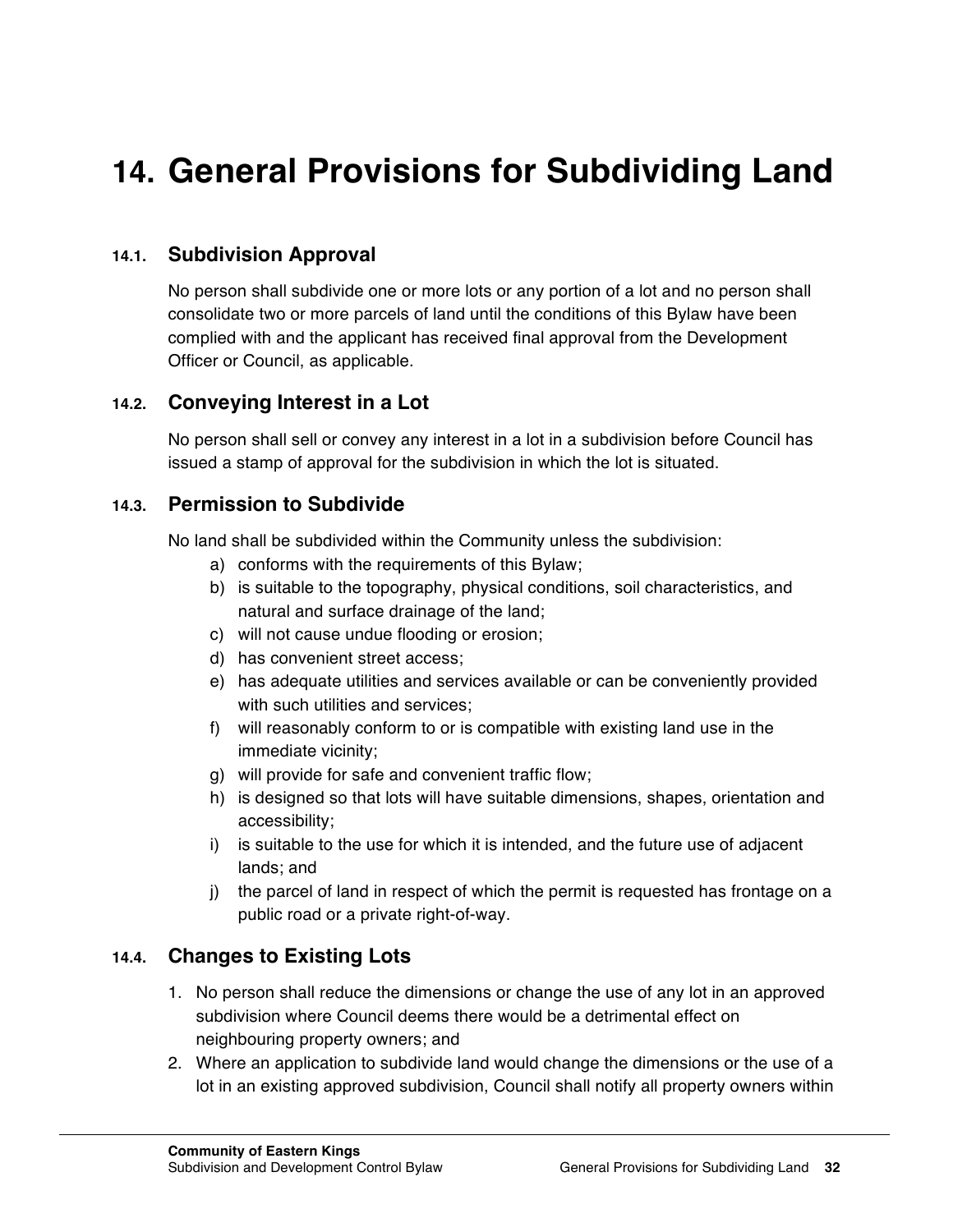150 metres of the boundaries of the lot in writing, informing them of the details of the application and soliciting their comments.

### **14.5. Special Requirements**

- 1. Special Requirements for road standards
	- a) Council may permit development on a lot served by a private road, if the private road existed prior to the effective date of this bylaw;
	- b) All new roads shall be public roads;
	- c) All roads shall conform to Provincial regulations and standards.
- 2. Special Requirements Agricultural Zone
	- a) Within an Agricultural (AZ) Zone, no person shall be permitted to subdivide from any existing parcel of land more than (3) lots;
	- b) For the purposes of this section "existing parcel" shall mean a parcel of land which was held in separate ownership as of January 25, 1989;
	- c) Any lots subdivided pursuant to this section shall conform to the lot requirements for an AZ Zone, the driveway access requirements of the Province of Prince Edward Island and all other relevant provisions of this Bylaw;
	- d) Within an Agricultural (AZ) Zone:
		- i) A residential subdivision shall not be permitted within 150 metres of an existing livestock operation;
		- ii) Where a residential subdivision is proposed, Council shall notify operators of intensive livestock operations within 300 metres and invite their comments.
- 3. Special Requirements Watercourse Areas and Coastal Areas
	- a) Where a subdivision is located along a coastal area or watercourse, the subdivision shall include the following:
		- i) where adjacent to a beach or a sand dune, a buffer having a minimum width of 50 metres (164 feet), measured from the top of the bank adjacent to the beach or watercourse or from the inland boundary of the sand dune;
		- ii) access to the beach or watercourse if the property being subdivided includes frontage on a beach or watercourse, with at least one access to be located approximately every 200 metres (656 ft) of watercourse frontage;
		- iii) where appropriate, the area to be set aside as parkland dedication shall consider viewscapes and shall be located at least in part along the watercourse; and
		- iv) beach and watercourse accesses shall measure at least 5 metres in width.
- 4. Special Requirements Conservation Subdivisions: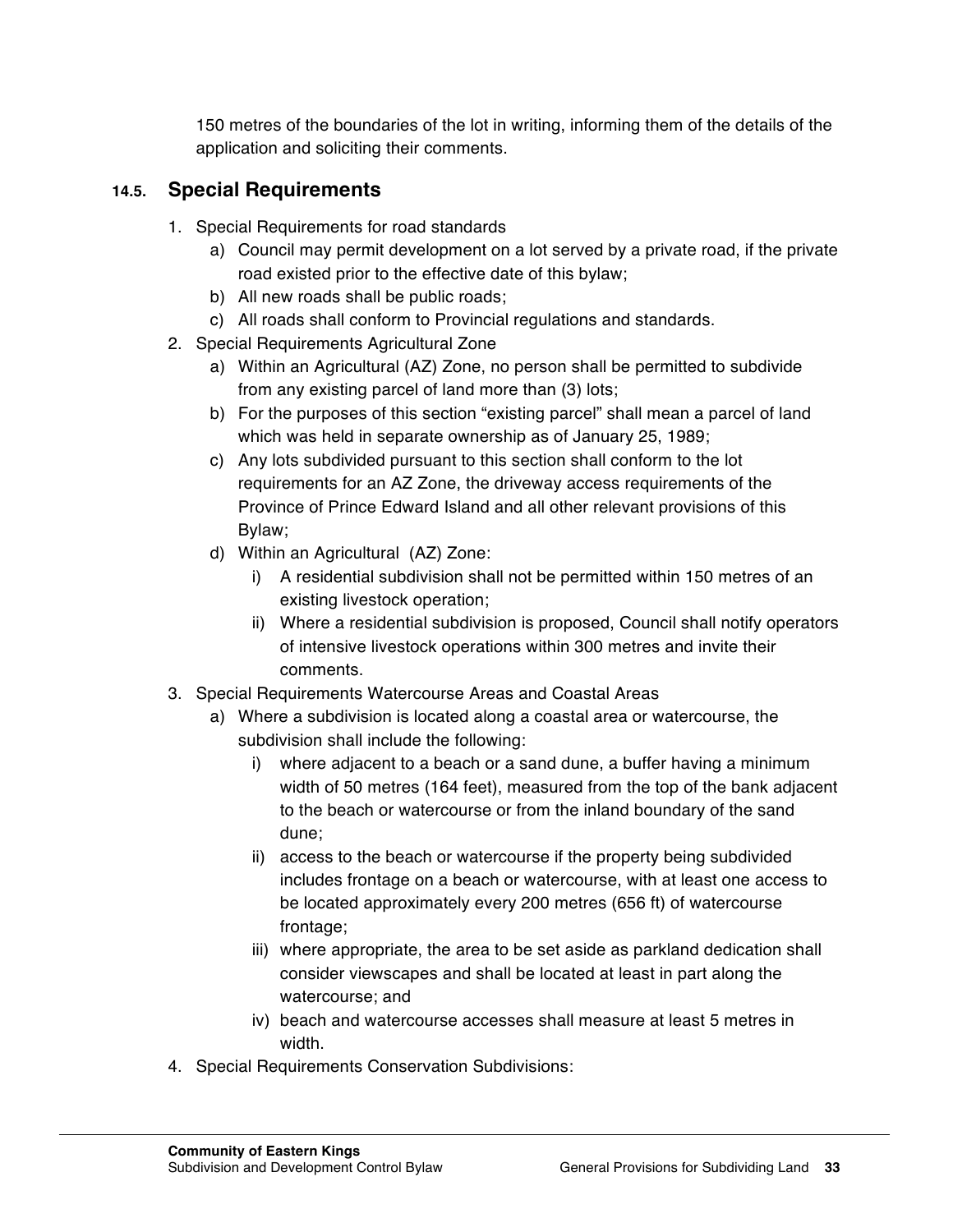- a) Notwithstanding the provisions of this Bylaw, within any Residential Zone, Council may grant approval of conservation subdivisions with reduced minimum lot standards where the following criteria have been met:
	- i) The property to be subdivided is at least 6 hectares in size.
	- ii) At least 50% of the lands being subdivided is put aside in the form of an undivided permanent conservation zone to be deeded to the Community, an incorporated homeowners association or a recognized land trust or conservancy, and a maintenance fund is established to protect this conservation area.
	- iii) All undivided open space capable of further subdivision shall be restricted from further subdivision through a permanent conservation easement, in form acceptable to the Community, and duly recorded with the Provincial Registry Office.
	- iv) At least twenty-five percent (25%) of the minimum required open space shall be suitable for active recreation purposes, but no more than fifty percent (50%) shall be utilized for that purpose, in order to preserve a reasonable proportion of natural areas on the site.
	- v) A portion of the conservation zone shall be designated for general public access.
	- vi) The subdivision is serviced by shared on-site water and septic systems that meet current provincial standards and is designed and certified by a licensed professional engineer.
	- vii) The required open space may be used, without restriction, for underground drainage fields for individual or community septic systems, subject to approval by the provincial department responsible for the environment. However, "mound" systems protruding above grade and aerated sewerage treatment ponds shall be limited to no more than ten percent of the required minimum open space.
	- viii) Council may conduct a public hearing to consider public opinion on the design of the subdivision.
	- ix) Council shall establish evaluation criteria for the layout of lots and open space.

### **14.6. Procedure**

- 1. Any person seeking Council's approval of a subdivision shall first make application for preliminary approval, and shall be required to submit, along with the application in the form approved by Council, five (5) copies of a preliminary subdivision plan drawn to scale showing:
	- a) the true shape and dimensions of every lot;
	- b) the location of every existing building or structure on the parcel;
	- c) existing and proposed services and utilities;
	- d) proposed widths and locations of all streets;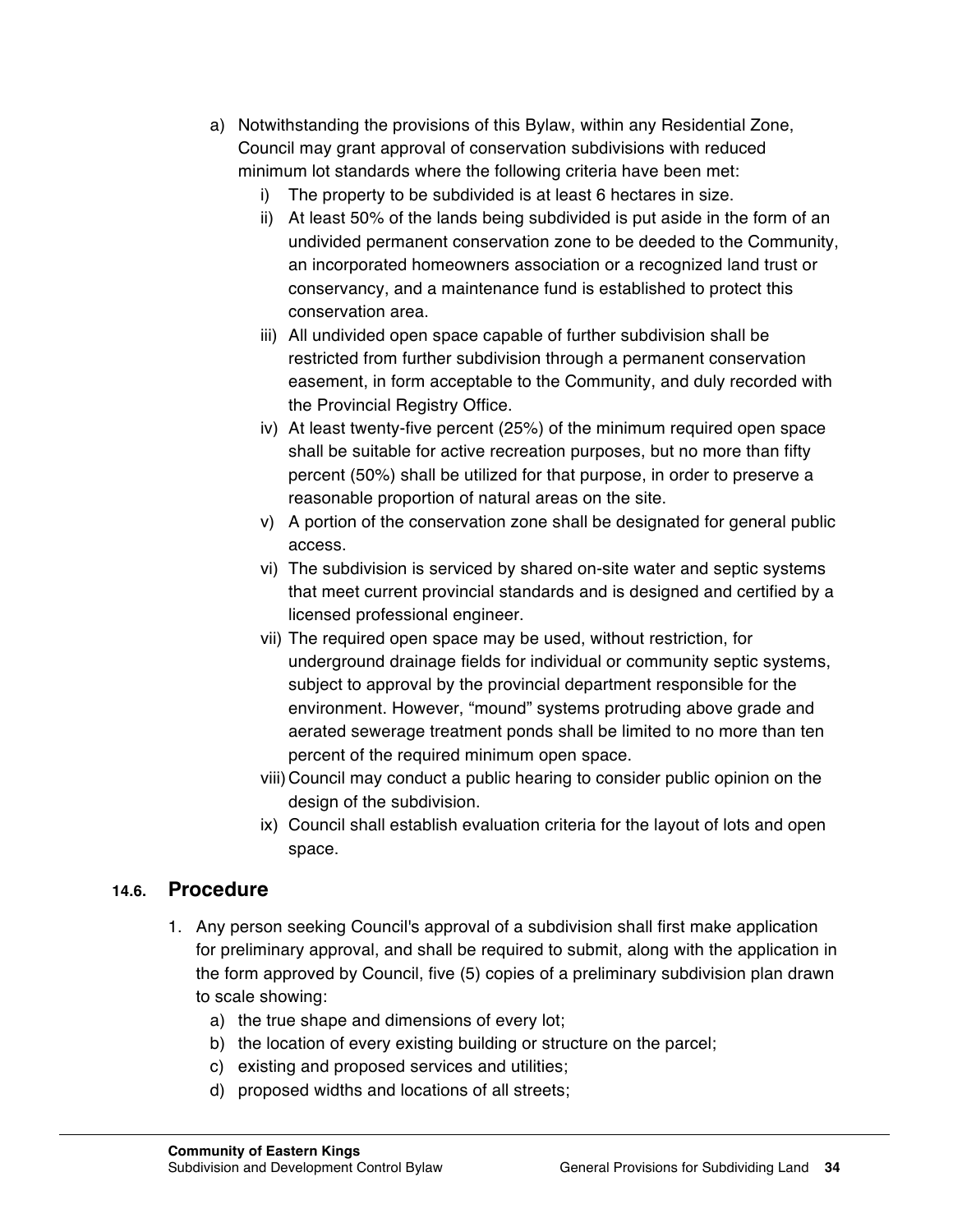- e) location of land proposed for recreation and public open space use; and
- f) the existing use of the land and all immediately adjacent properties, showing buildings, fields, streams, rivers, swamps, wooded areas and areas subject to flooding or erosion.
- 2. Council may also require the applicant to provide additional information required to assist it in evaluating a proposed subdivision, including, but not limited to:
	- a) a soil test conducted in a manner acceptable to the staff of the Minister responsible for Environment;
	- b) contours and spot elevations; and
	- c) traffic surveys.
- 3. Council may refuse to approve a subdivision which is unsuitable under the provisions of this Bylaw. In formulating its decision, Council may consult with Government officials and private consultants and may conduct a public hearing to consider public opinion, in accordance with the procedures established in section 13.2;
- 4. Council shall evaluate any proposed subdivision to determine whether appropriate street design standards and lot configurations have been used to promote the development of safe, convenient and pleasant neighbourhoods;
- 5. Approval in principle for any proposed subdivision shall not be construed as final approval of such subdivision for legal conveyance or for land registration purposes;
- 6. Approval in principle shall be effective for a period of 24 months, or such additional time as may be authorized by Council; and
- 7. The total number of lots approved in any one phase of a subdivision shall not exceed 20.

# **14.7. Parkland Dedication**

- 1. Council may require, for the purpose of developing parkland, that up to 10% of the lands being subdivided be conveyed to the Community. The physical condition and location of parkland shall be determined by Council.
- 2. Council may consider developing a land bank, and, in lieu of the conveyance required in Section 1 above, Council may consider accepting an equal area of land, different from the lands being subdivided.
- 3. In lieu of the conveyance required in Section 1 above, the Community may require the payment of money to the value of land otherwise required to be conveyed, or a combination of land and money. In such cases, the Community will require full payment prior to the issuance of any building permit for the development.
	- a) The value of the land will be determined by:
		- i) an appraisal by a qualified appraiser, conducted to the satisfaction of the Municipal Council, with all costs associated with the appraisal to be borne by the owner of the lot; or
		- ii) the actual sale price of the lot, if accompanied by a letter from a qualified realtor expressing the opinion that the sale price represents current market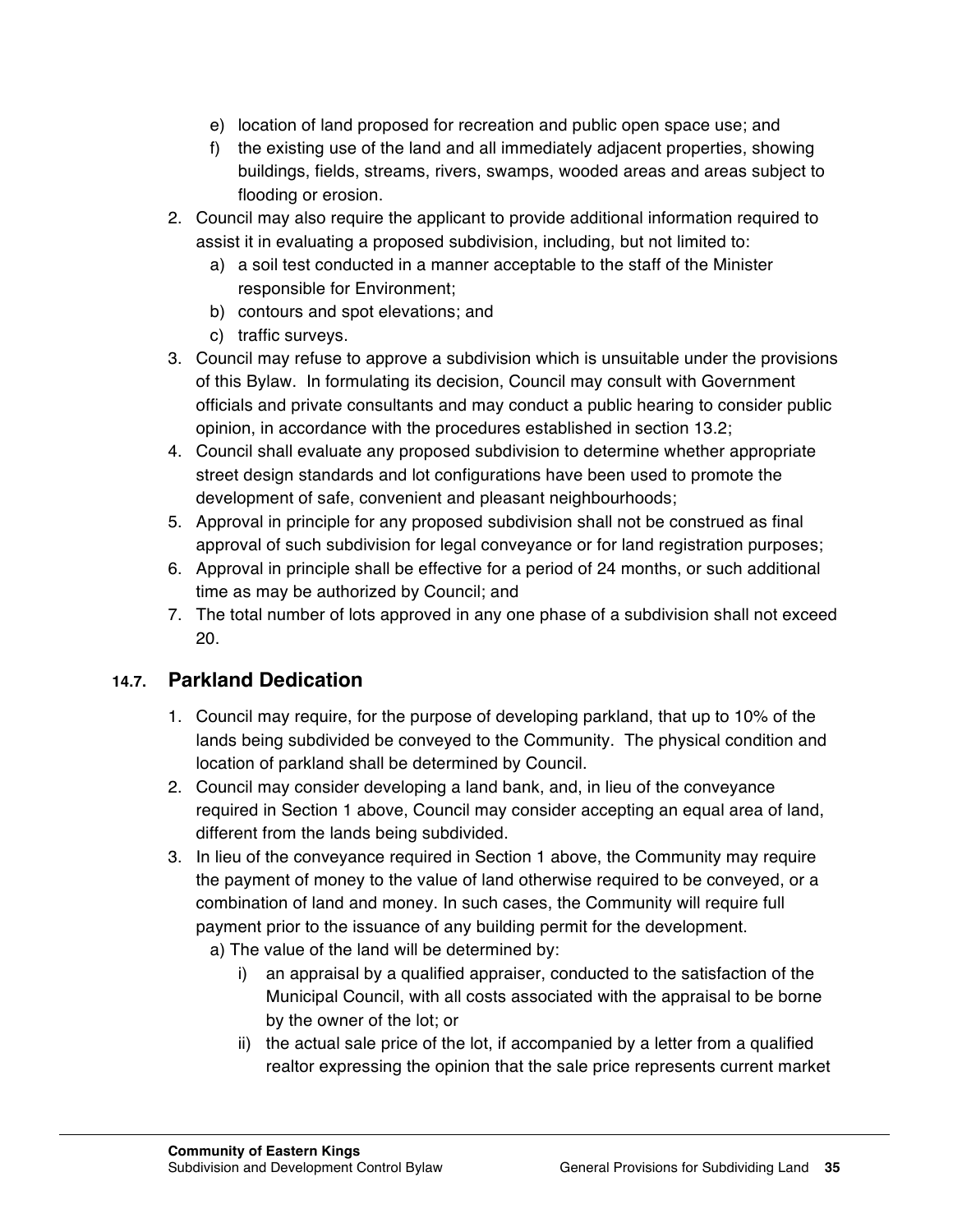value, and if the sale occurred within a period of six (6) months prior to the issuance of the building permit or the development or redevelopment.

### **14.8. Servicing**

Council may require that new subdivision be provided with central water and sewer systems as a condition of subdivision approval.

# **14.9. Subdivision Agreement**

Council may require an applicant to enter into a subdivision agreement as a condition of subdivision approval. The subdivision agreement may cover any matters as required by Council and may include, but not be limited to the following:

- a) the design and construction costs of sidewalks, water supply, sanitary and storm sewers, roads, and street lighting;
- b) the dedication of land for recreation and public open space purposes, or payment of a fee in lieu of land;
- c) the building of roads to provincial standards and deeding of roads to the Department of Transportation and Public Works;
- d) the posting of a financial guarantee satisfactory to Council;
- e) the provision of a controlled landscape plan and storm water management plan to facilitate the drainage of water and to guard against flooding of lots within the subdivision and adjacent properties;
- f) the provision of such services, facilities or actions as are necessary to ensure the satisfactory development of the subdivision;
- g) the provision for the phasing of the subdivision; and
- h) the preservation and enhancement of surface water drainage systems.

# **14.10. Final Approval**

- 1. Final subdivision approval shall be granted by the Community only after the applicant has:
	- a) complied fully with all applicable requirements of this section and any subdivision agreement between the applicant and the Community;
	- b) submitted seven (7) copies of a final survey plan showing all lots pinned and certified by a surveyor registered to practice in the province; and
	- c) completed an agreement with the provincial Department of Transportation and Public Works respecting road construction and the roads have been accepted as public;
- 2. The Community may grant final approval to part of a subdivision which is proposed to be developed in phases;
- 3. The Community shall give notice of final approval of a subdivision in writing, and shall place its seal on the seven copies of the survey plan and shall return one copy to the subdivider;
- 4. The Community shall file copies of the final survey plan with: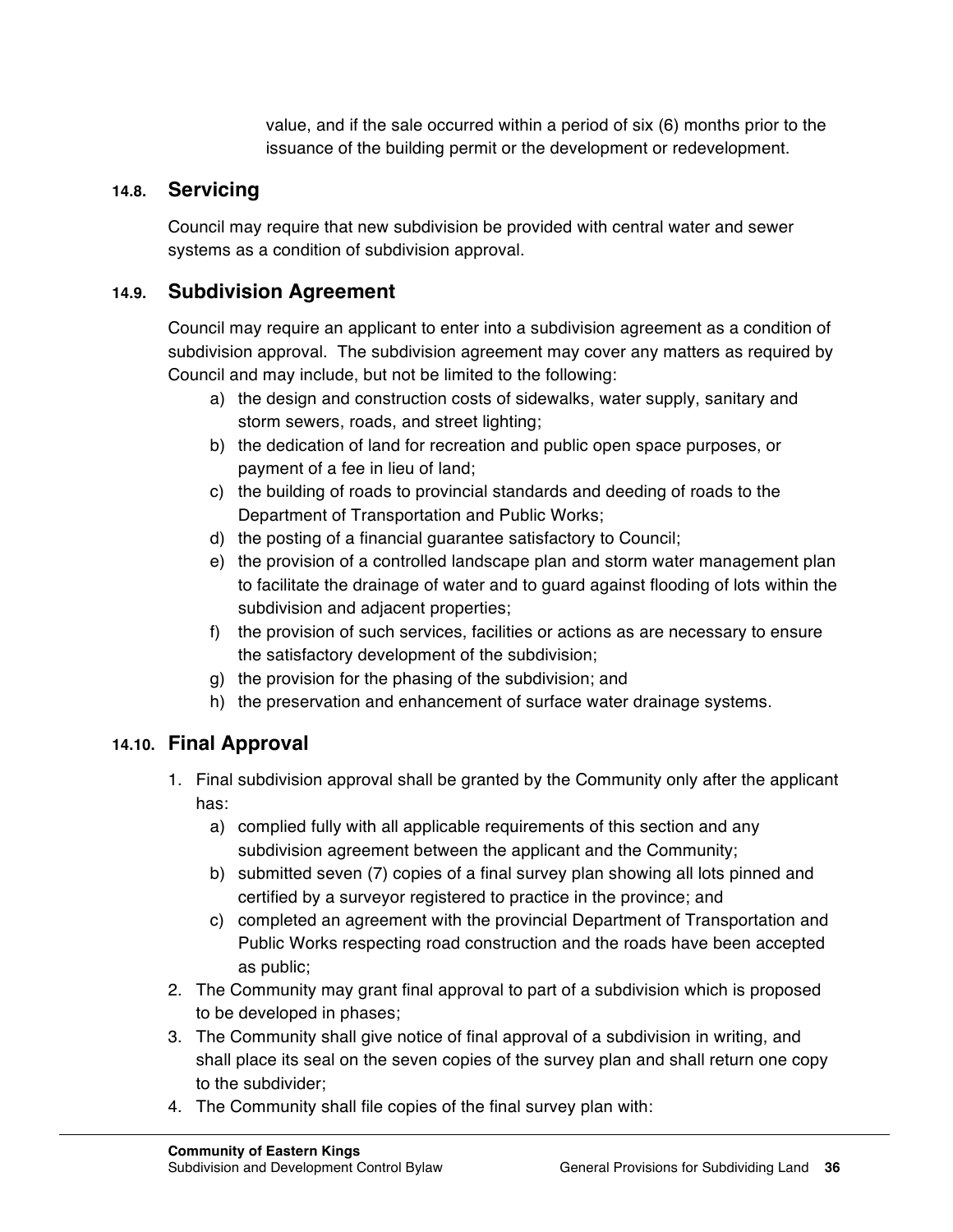- a) the Registrar of Deeds;
- b) the Department responsible for Transportation;
- c) Council files; and
- d) local utilities, as required.

### **14.11. Severances and Consolidations**

Notwithstanding the above provisions, the Development Officer or Council may approve applications for single lot subdivisions, partial lots or easements and lot consolidations at its discretion, having regard for only those provisions which it deems applicable to each individual application, provided the application conforms with all other sections of this Bylaw.

### **14.12. Building Permits**

A building permit shall not be issued in a subdivision until all the requirements of the subdivision approval and of this Bylaw have been fulfilled.

### **14.13. Rescinding or Altering Approval**

An existing approved subdivision or portion thereof may be rescinded or altered by the Council if:

- a) The subdivision has been carried out contrary to the application, the conditions of approval, or these regulations; or
- b) The subdivision owner has confirmed in writing that the sale of lots is no longer intended, and has requested that approval be rescinded.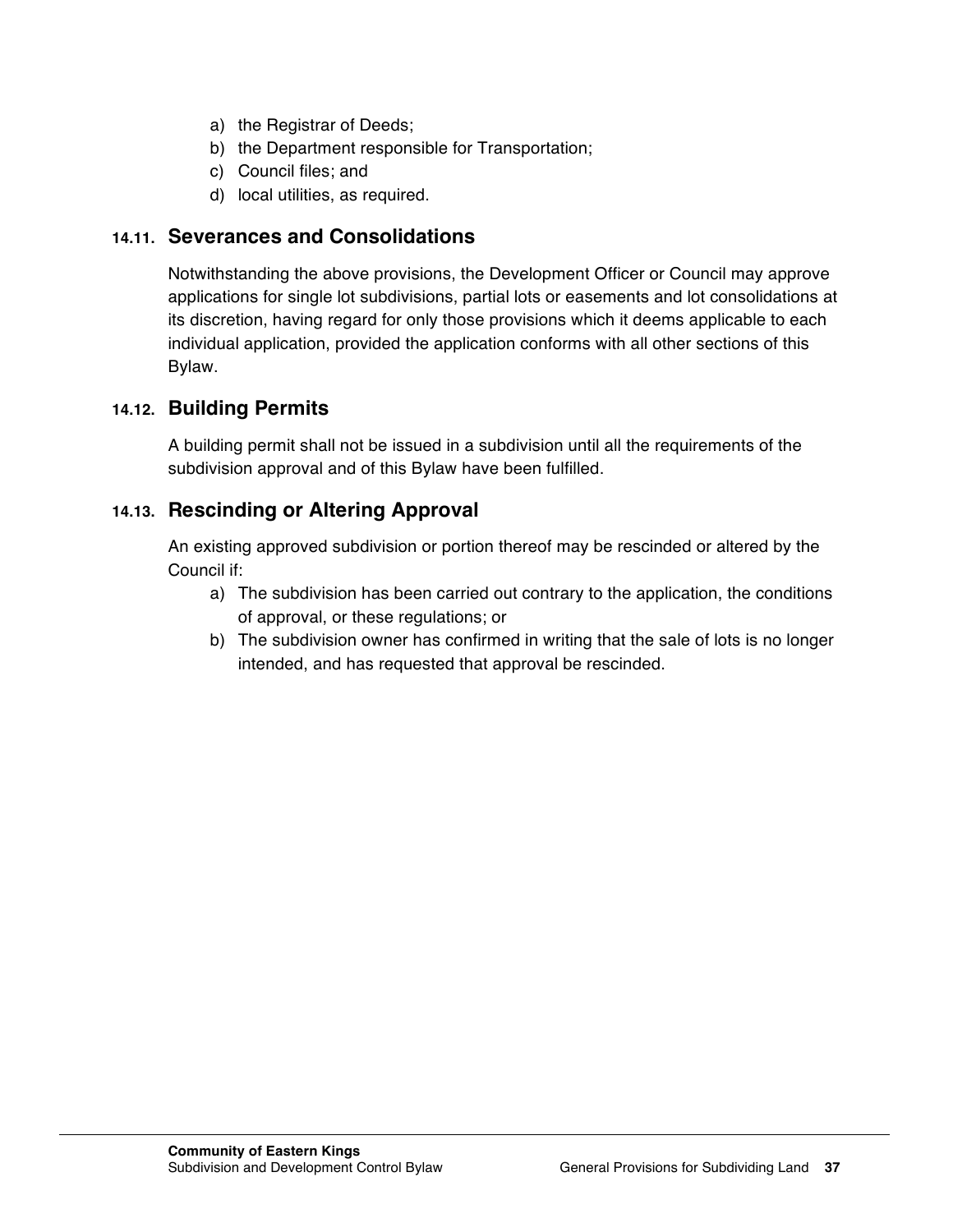# **15. Penalties**

- 1. Every person who contravenes any provision of this bylaw is guilty of an offence and liable on summary conviction
	- a) on a first conviction, to a fine not exceeding \$2,000;
	- b) on a subsequent conviction, to a fine of not more than \$400 for each day upon which the contravention has continued after the day on which he was first convicted.
- 2. Any prosecution for an offence under Subsection (1) may be instituted within one year after the time when the contravention occurred. 1988, c.4, s.26; 1994, c.46, s.5 {eff.} July 14/94.
- 3. The Judge presiding on any persecution under this Bylaw may fix the costs of prosecution to be paid by the person found guilty hereunder.
- 4. The Community is entitled to all of the enforcement remedies set forth in Section 24 of the Planning Act R.S.P.E.I. 1988, Cap. P-8